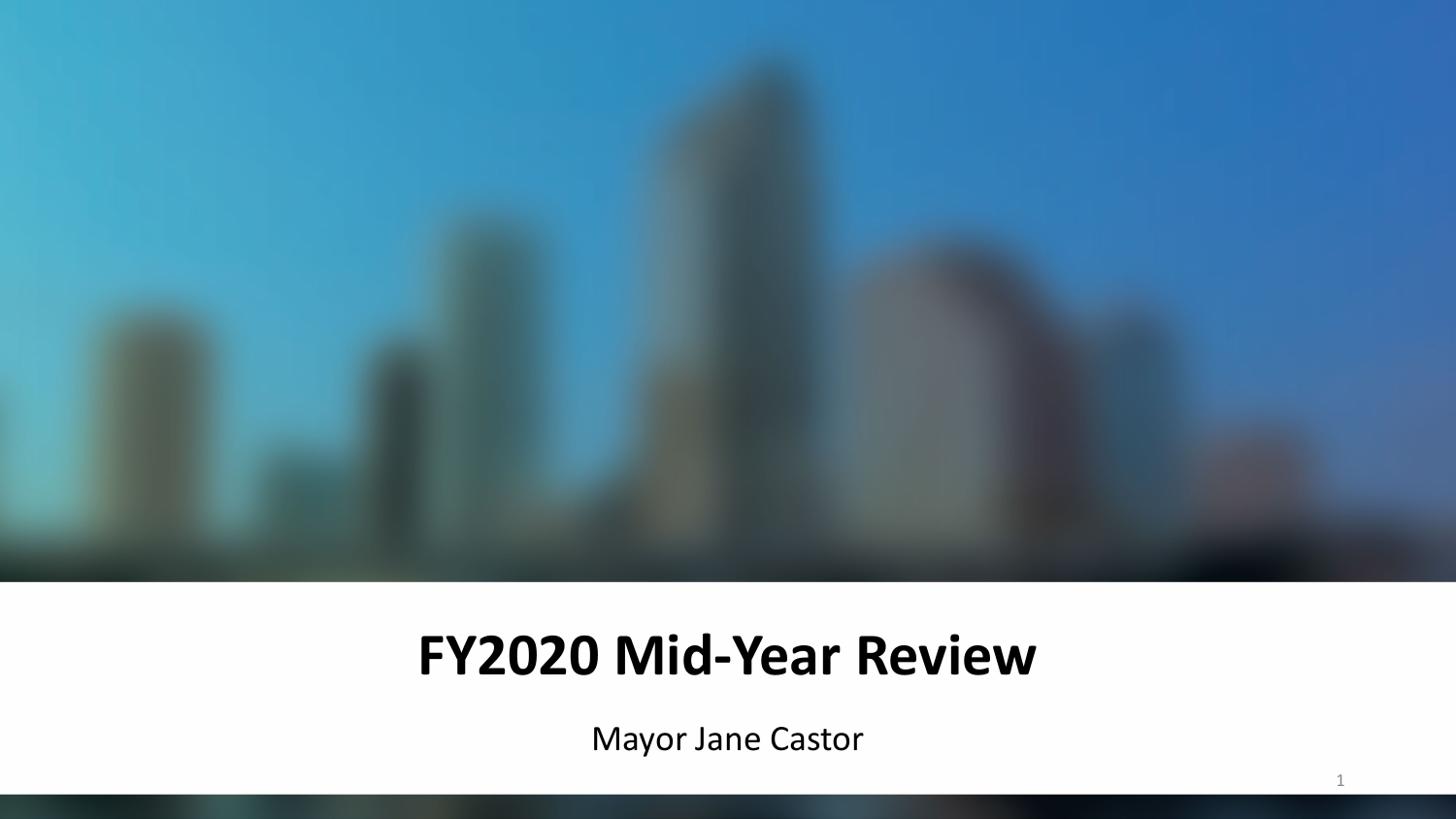## **Agenda**

- FY2020 Financial & Program Update
- COVID-19 Fiscal Risk
- One-Tampa Relief Program
- Program Update PIPES
- City Council Questions & Answers



2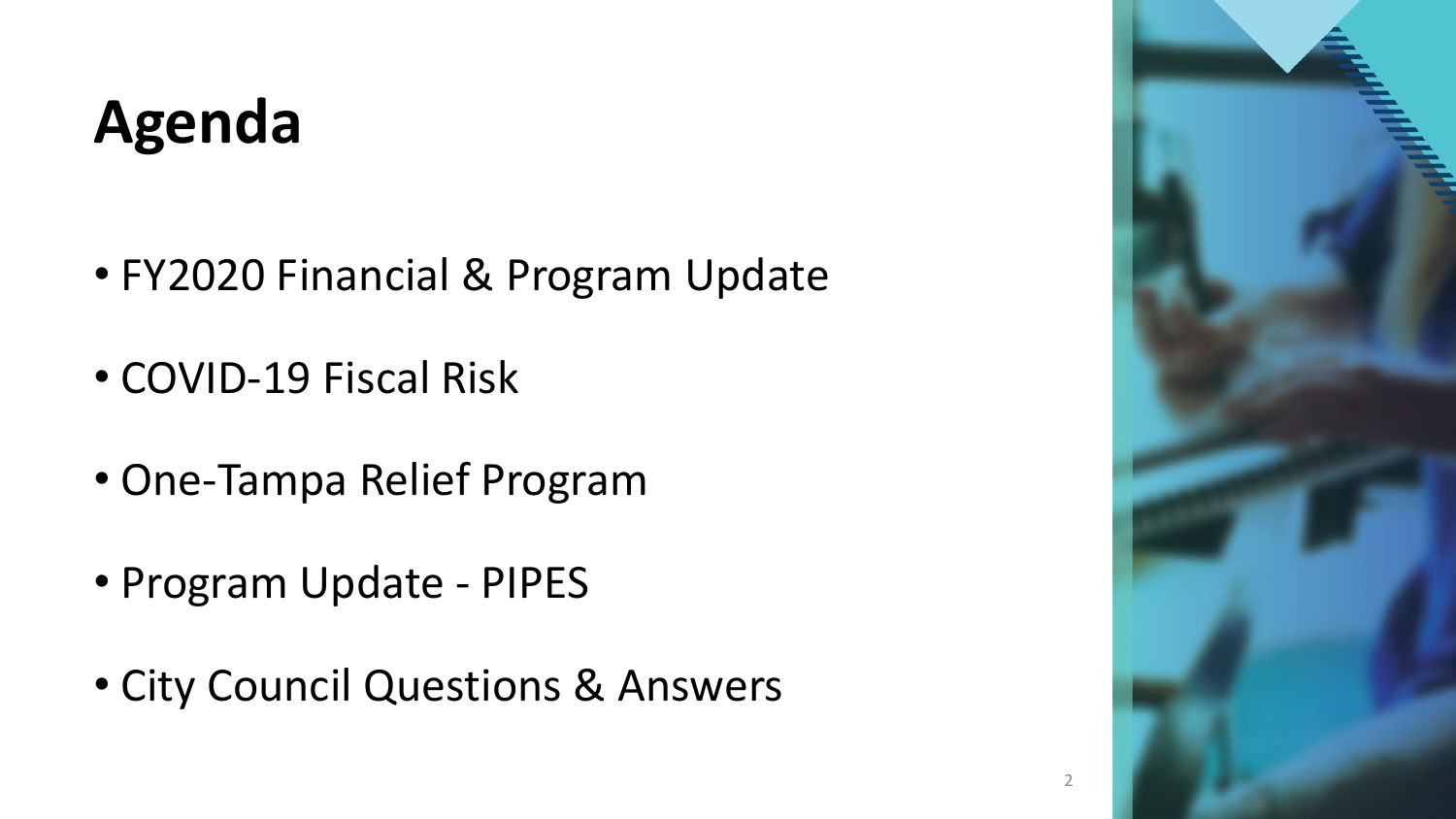# **FY2020 Financial & Program Update**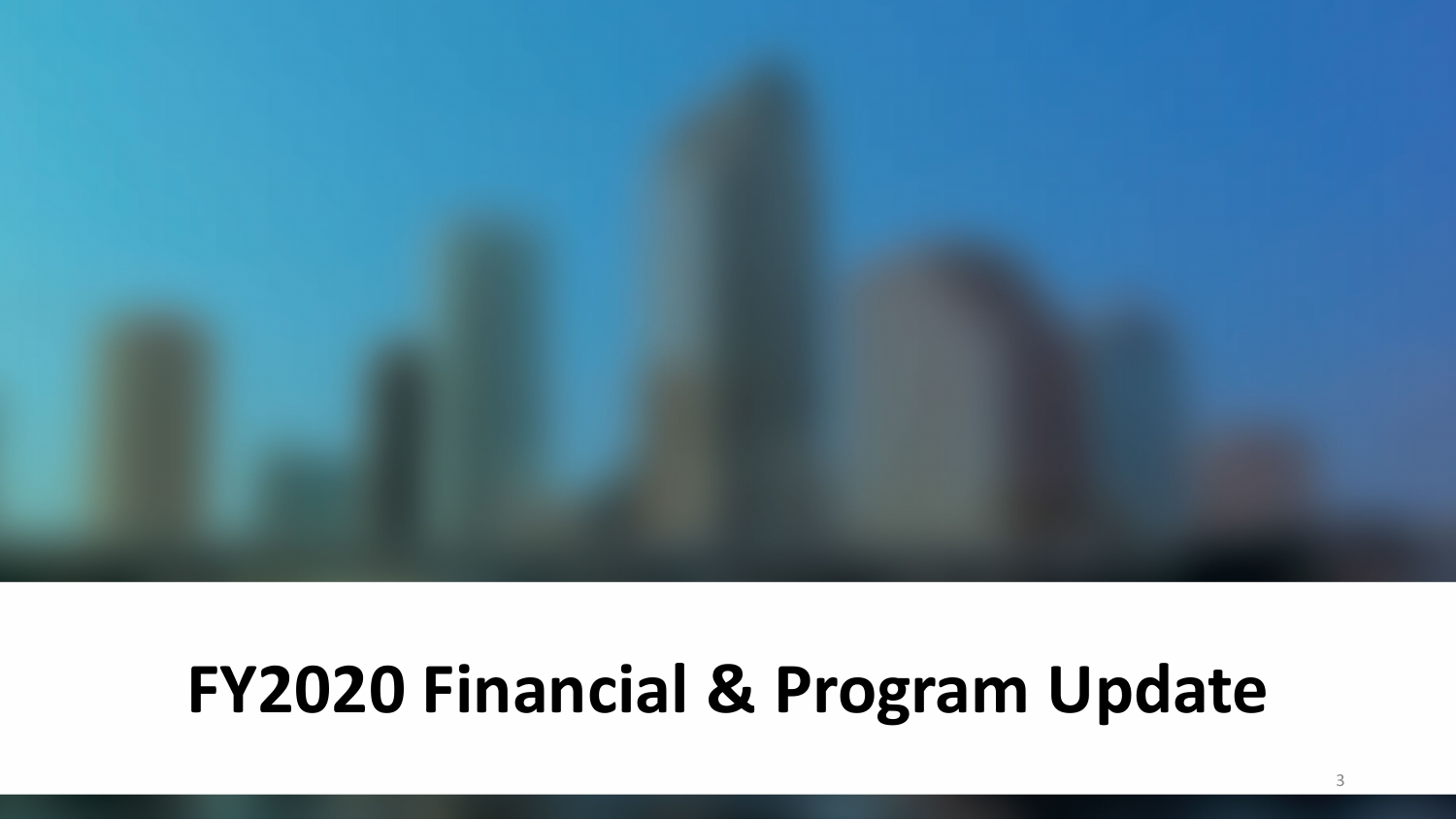### **FY2020 Adopted Budget – All Funds**

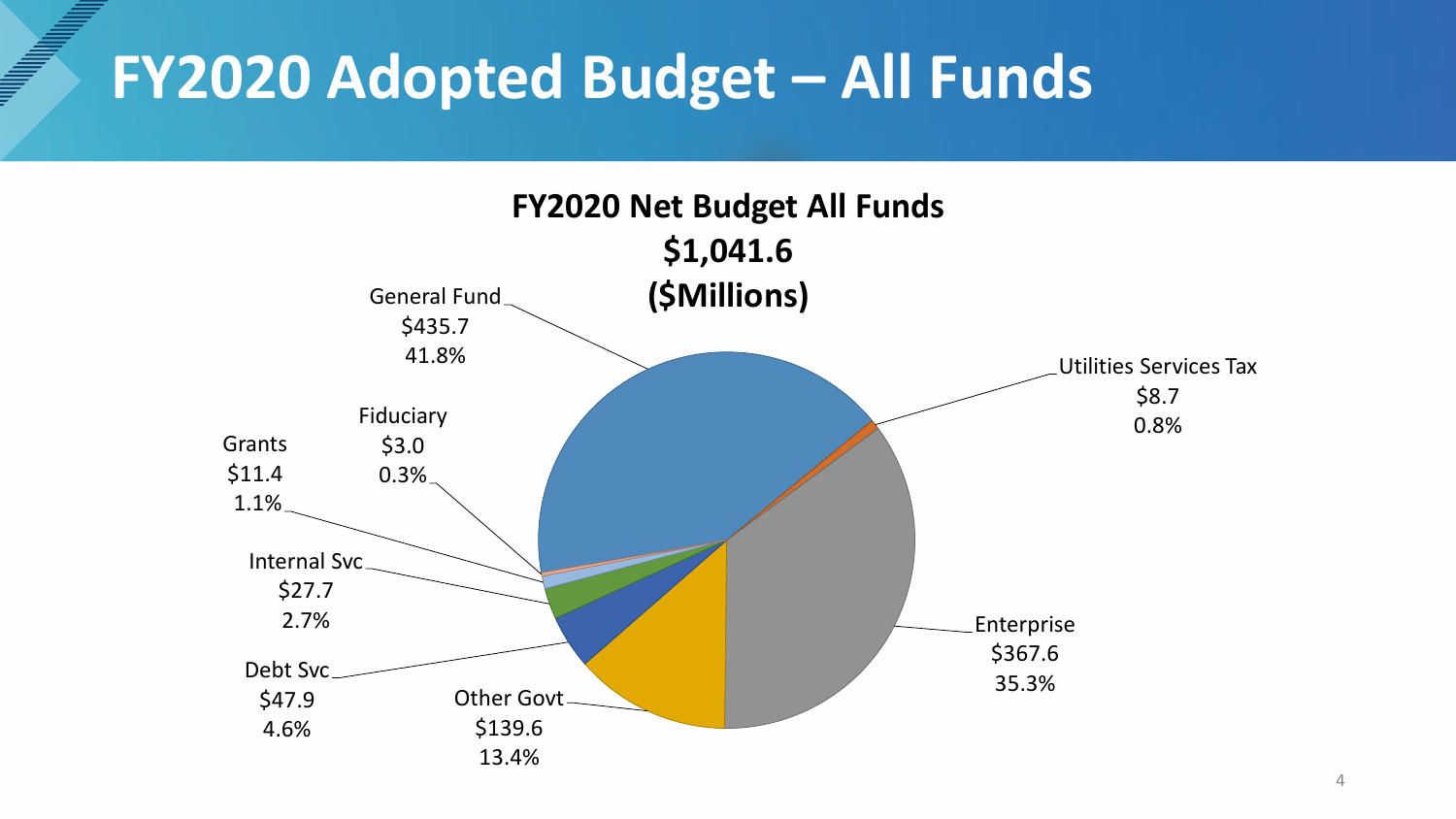## **FY2020 Adopted Budget – All Funds**

#### **FY2020 General Fund Expenditures (\$435.7 million)**

#### **FY2020 Enterprise Funds Expenditures (\$367.6 million)**



\$98.5

Water \$128.2 35%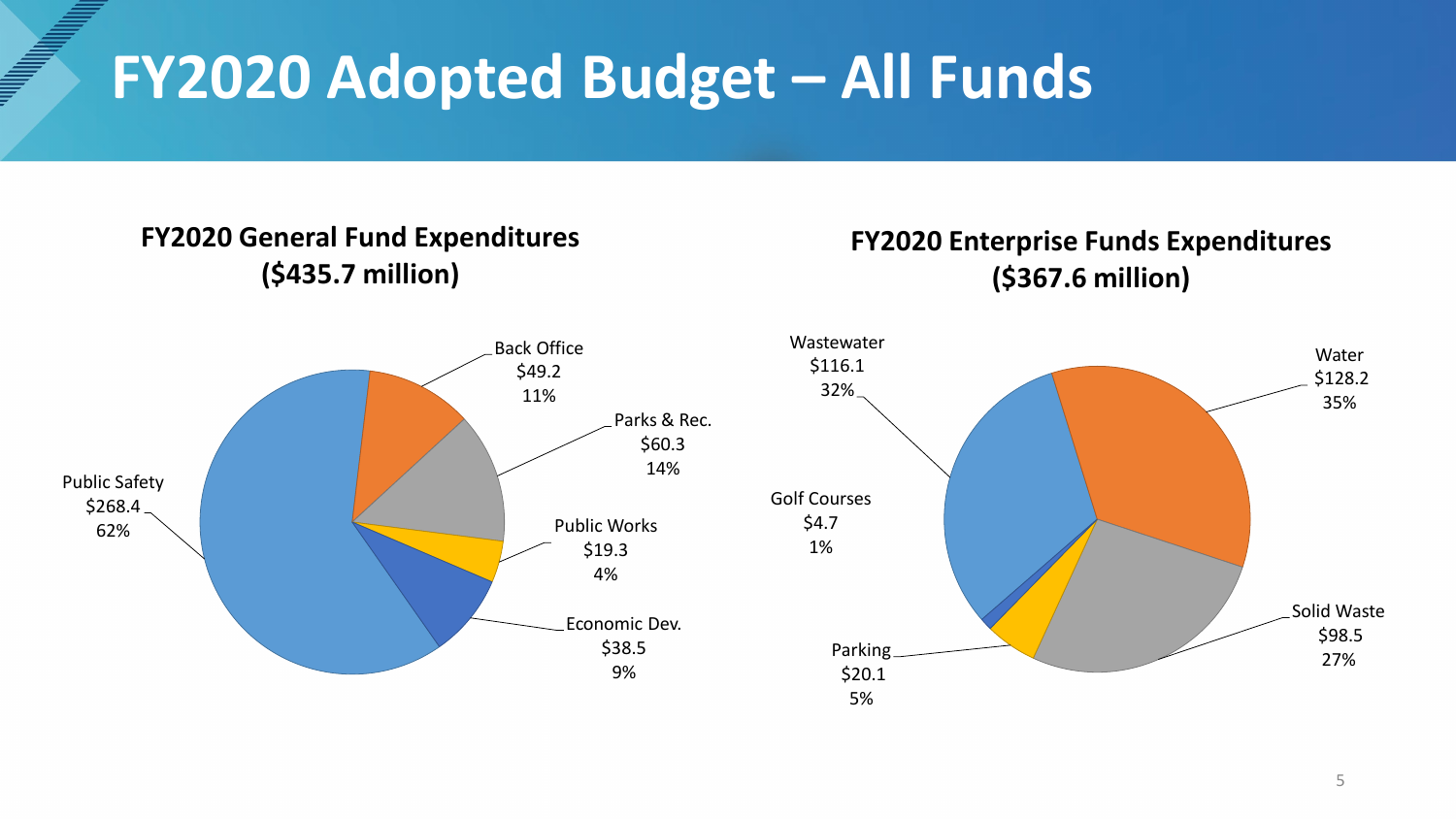### **FY2020 Police & Fire Expenditures**

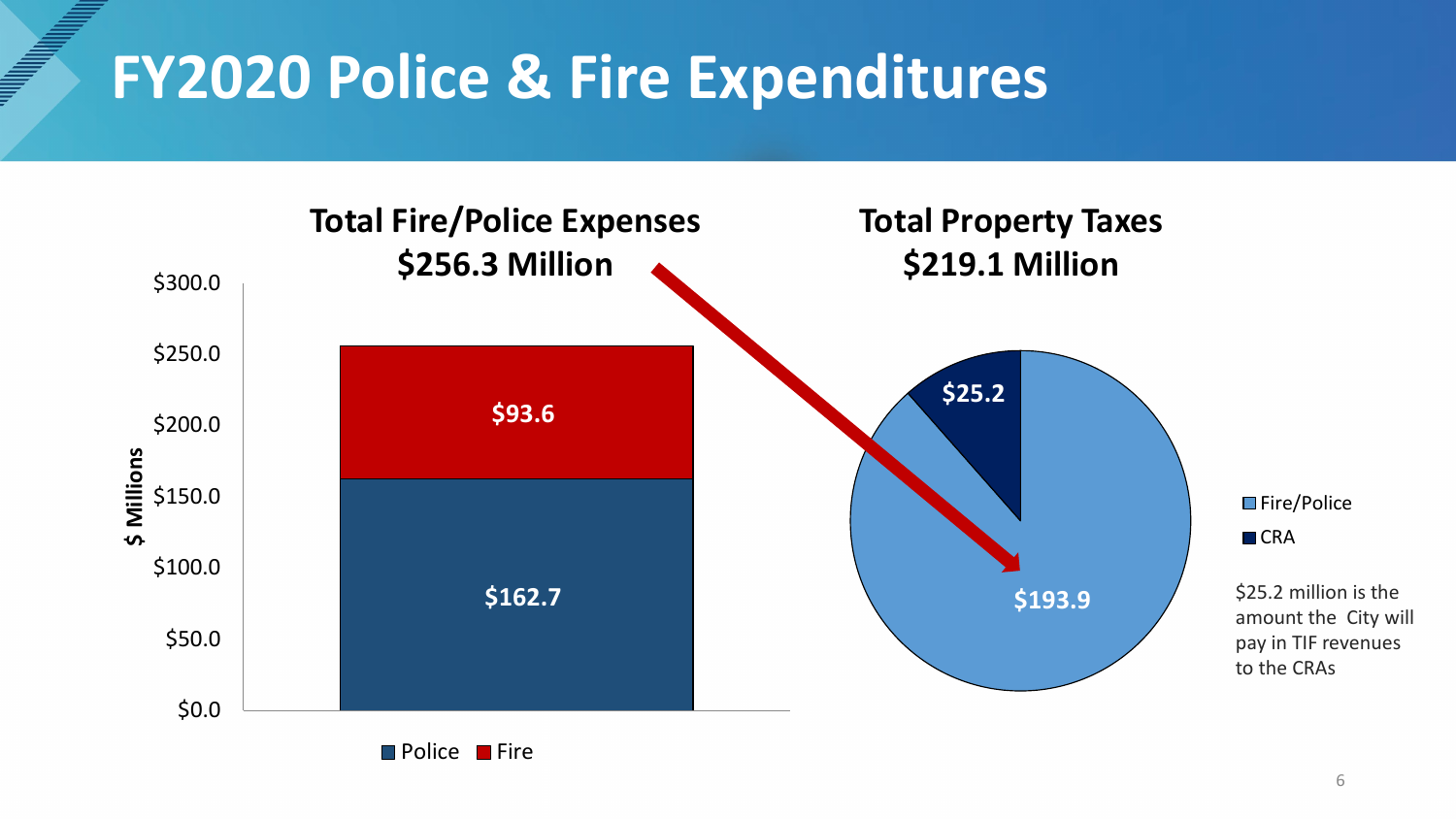

# **FY2020 Collective Bargaining Agreements**

- Three year contract (FY2020 FY2022)
- FY2021 Salary
	- Step Merit
	- 3% negotiated
- Police and Fire Health Care Trust
	- Starts January 1, 2021
	- All IAFF and PBA member required to move the Health Care Trust
	- City pays a per month per employee cost of \$780.21
	- City provides approximately \$1.94 million of health care reserves
	- City provides \$100,000 in start-up costs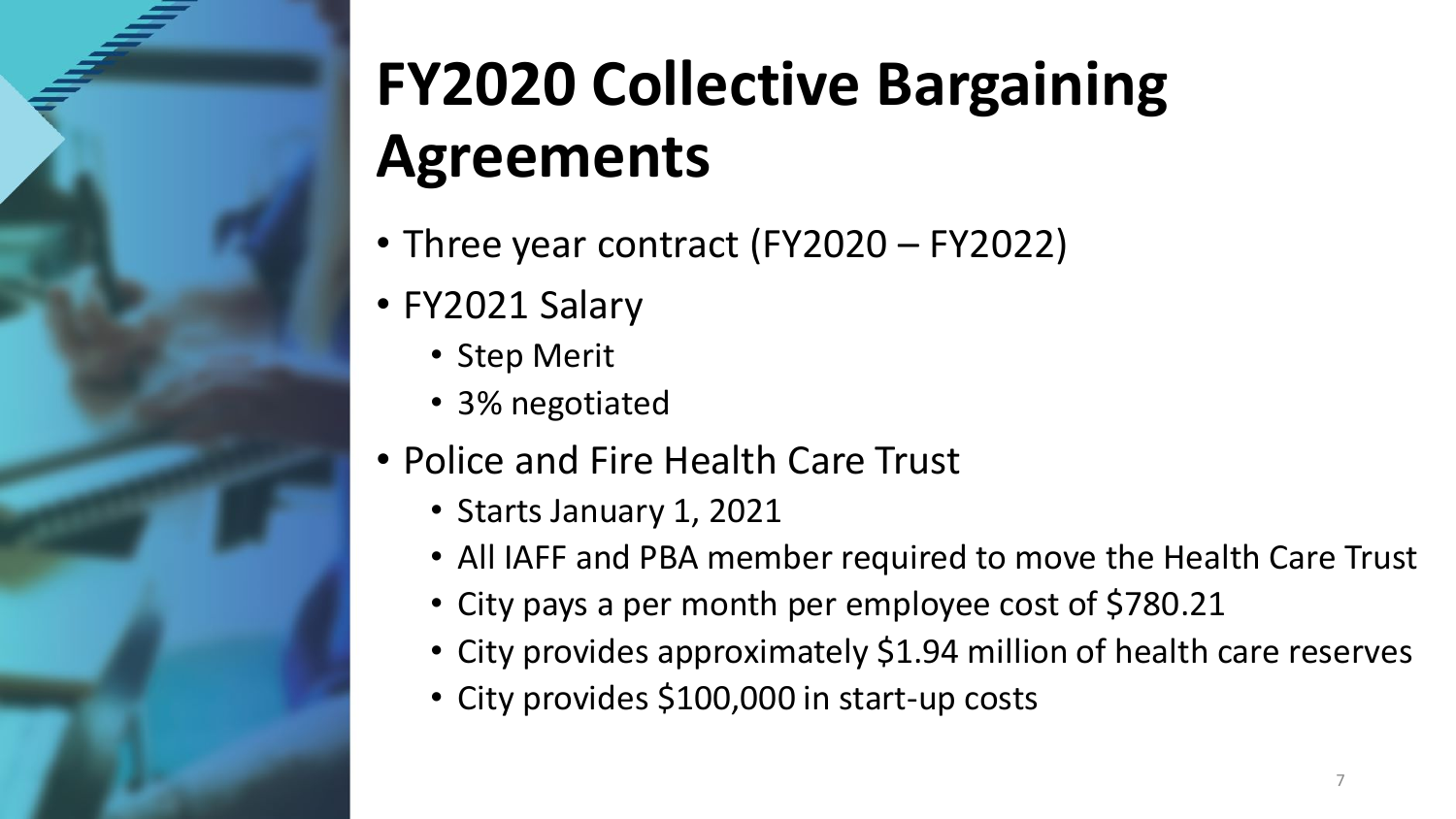### **Program Update – Parks Master Plan**

- Evaluation of all parks, recreation centers, and pools is included in the scope
- Specific evaluation of the swimming pool needs surrounding the Lopez and Angus Goss pools is also in the scope, provided as an addendum
- The Parks and Recreation Department anticipates a draft for the Administration's review in the 3<sup>rd</sup> quarter of FY2020
- The Master Plan could be considered by City Council and the Mayor in the 4<sup>th</sup> quarter of FY2020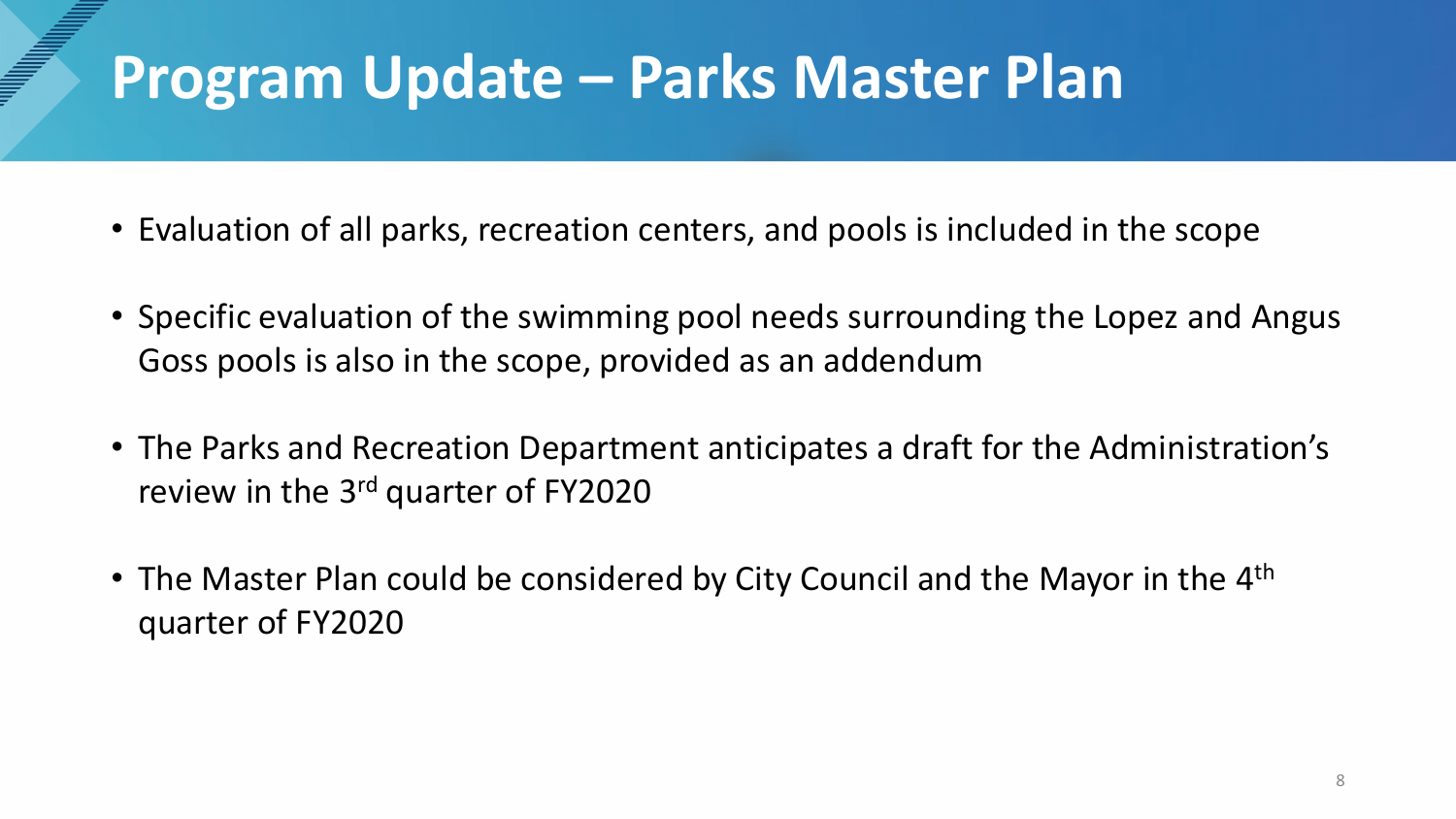### **FY2020 Grants Program**

- Developed First Annual Grant Submission Program
- COVID-19 Grant Support

| <b>Initiative</b>                              | <b>Number of</b><br><b>Grants</b> | <b>Amount</b>  |
|------------------------------------------------|-----------------------------------|----------------|
| Neighborhood Empowerment                       | 29                                | \$6.0 million  |
| <b>Transportation for Tampa's Future</b>       | 5                                 | \$47.5 million |
| <b>Housing Tampa Can Afford</b>                | $\overline{3}$                    | \$6.2 million  |
| Sustainability & Resiliency for Tampa's Future | 11                                | \$4.1 million  |
| <b>Ensuring Tampa's Financial Stability</b>    | $\mathbf 1$                       | \$15.0 million |
| Total                                          | 49                                | \$78.8 million |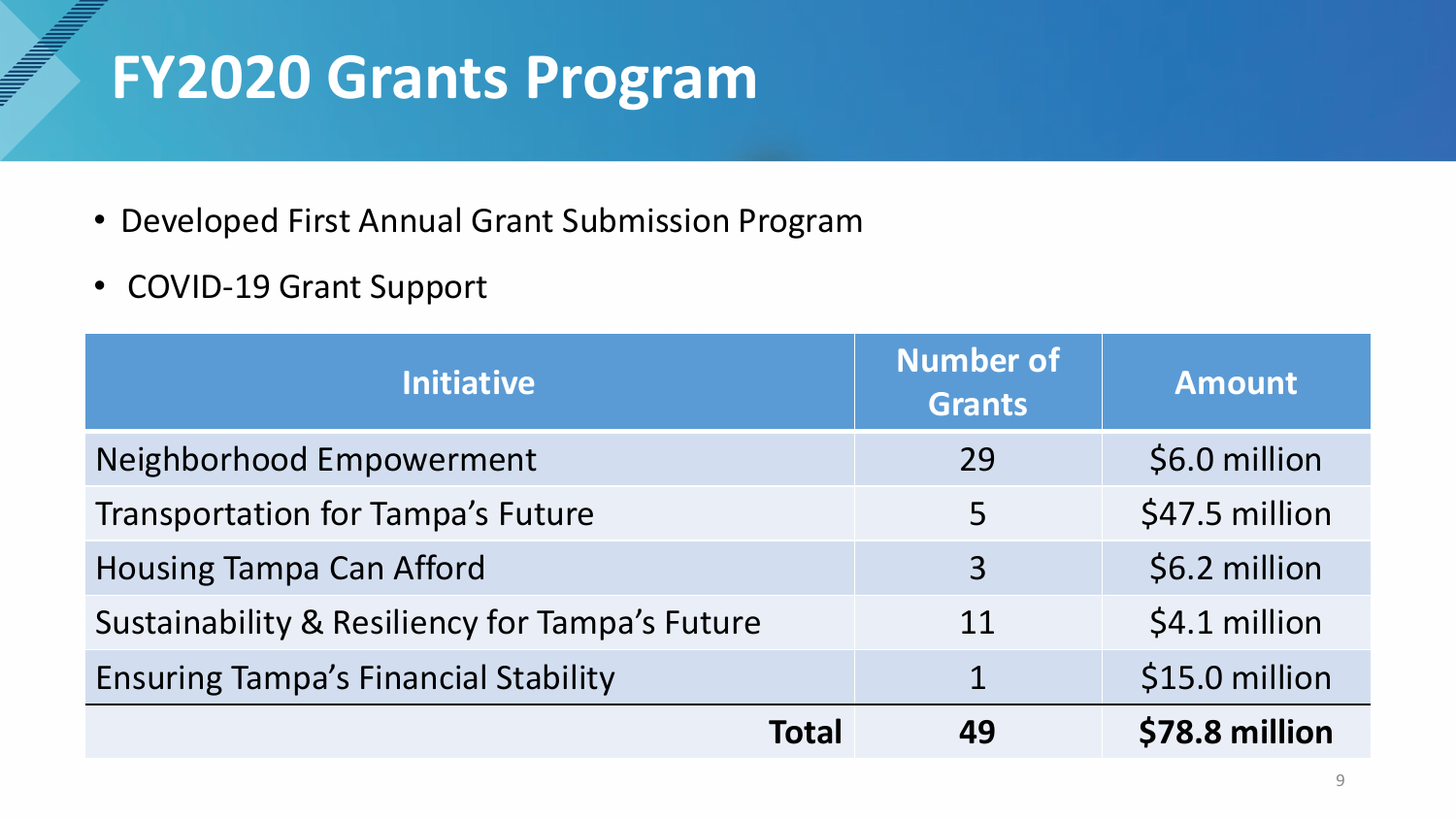### **Bond Ratings**

#### **13 Credit Rating Upgrades Since 2011**

Issuer Credit Rating Aa1 / AA+ / AAA Utilities Tax Revenues Bonds Aa3 / AA+ / AA-Sales Tax Revenue Bonds Aa3 / AA / AA Non-Ad Valorem Revenue Bonds Aa2 / AA / AAA Water and Sewer Bonds Aa1 / AAA / AAA Solid Waste Bonds A2 / A+ / None Stormwater Bonds Aa2 / None / None

#### **Moody's/Fitch/S&P**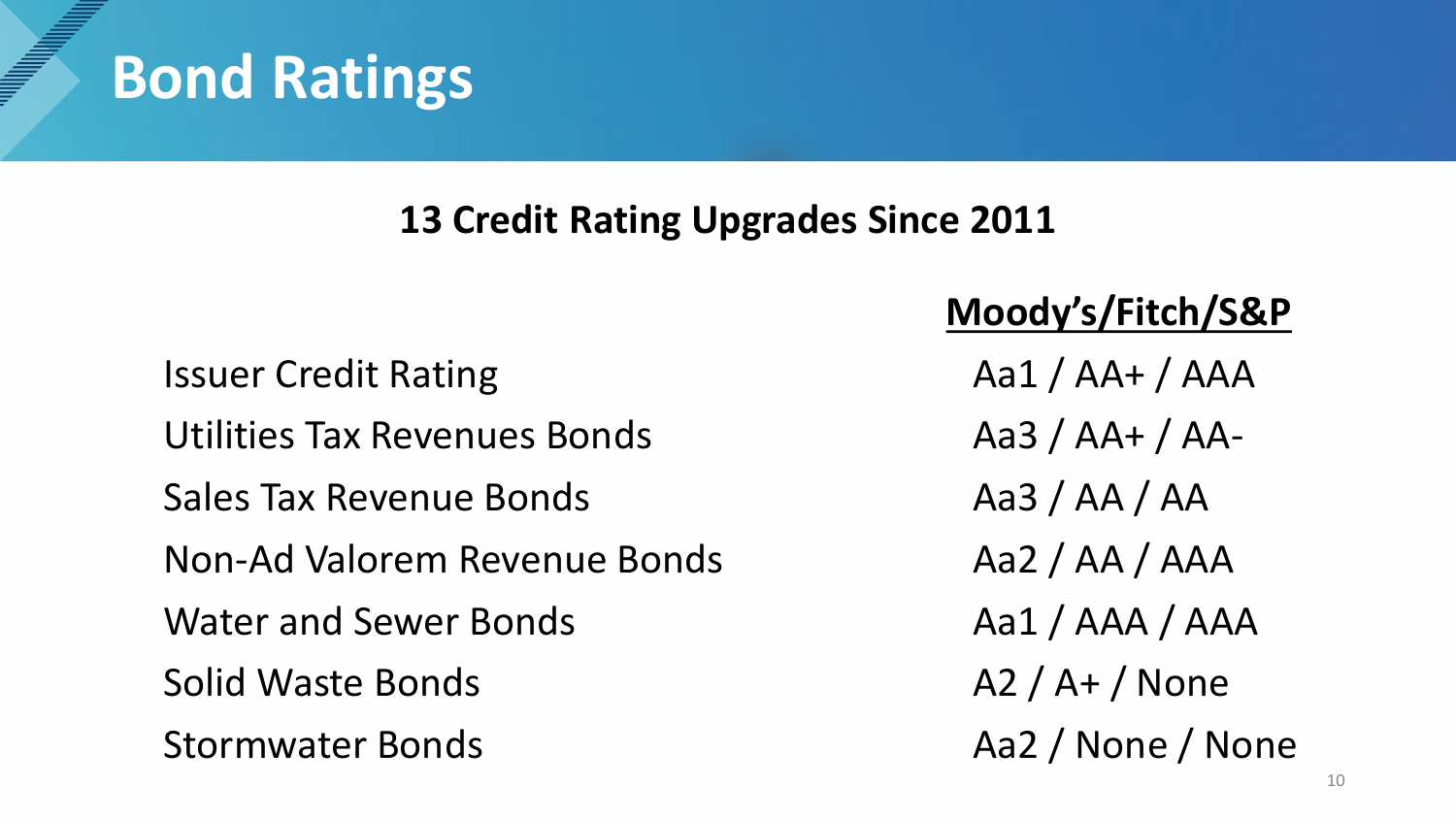

### **COVID-19 Fiscal Risk**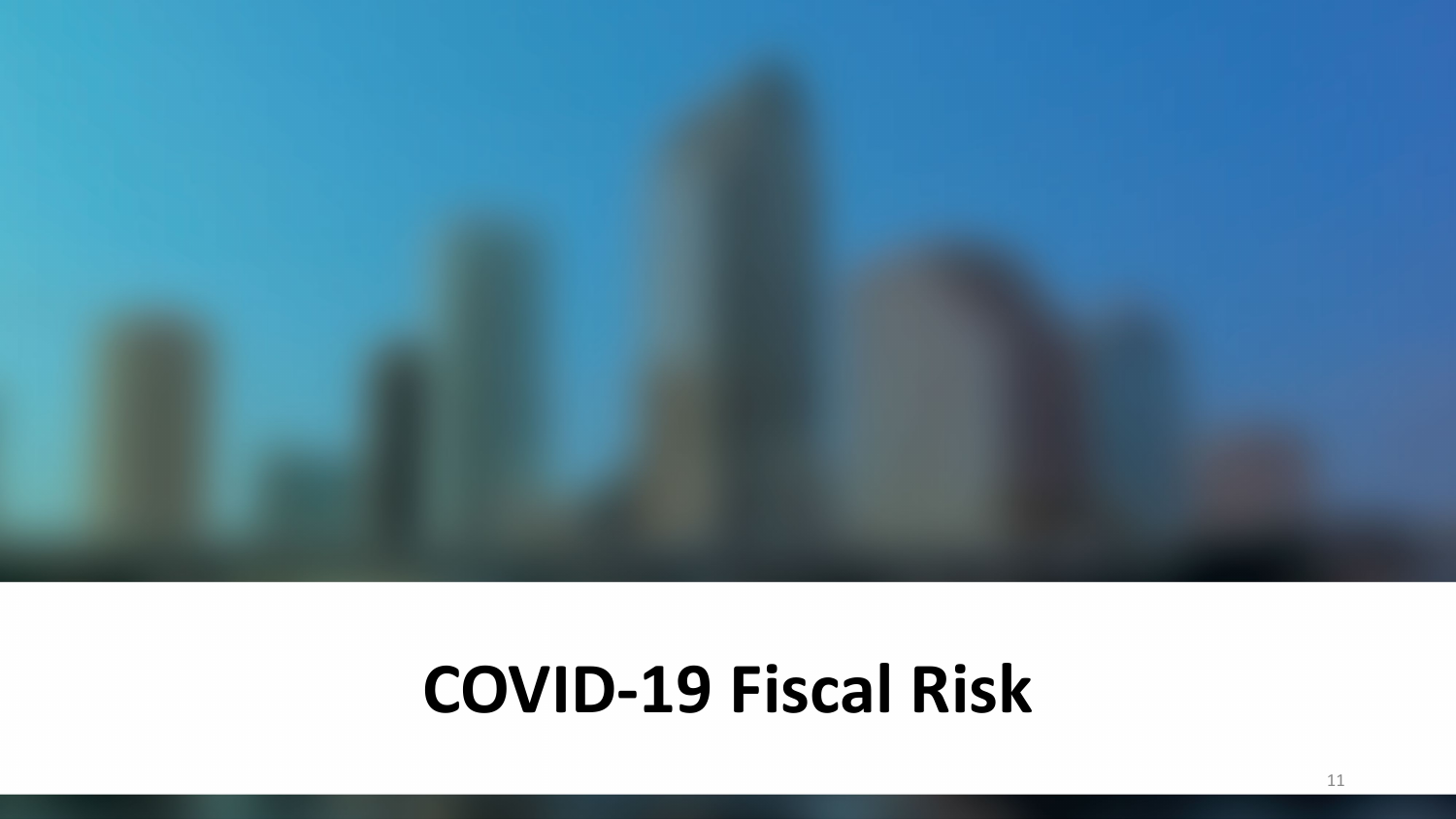

# **Fiscal Responsibility in COVID-19 Times**

- **Protect** the Public
- **Protect** Employees and City Assets
- **Reduce Expenses** to Support Critical Core Functions
- Maintain **Strong Fund Balance**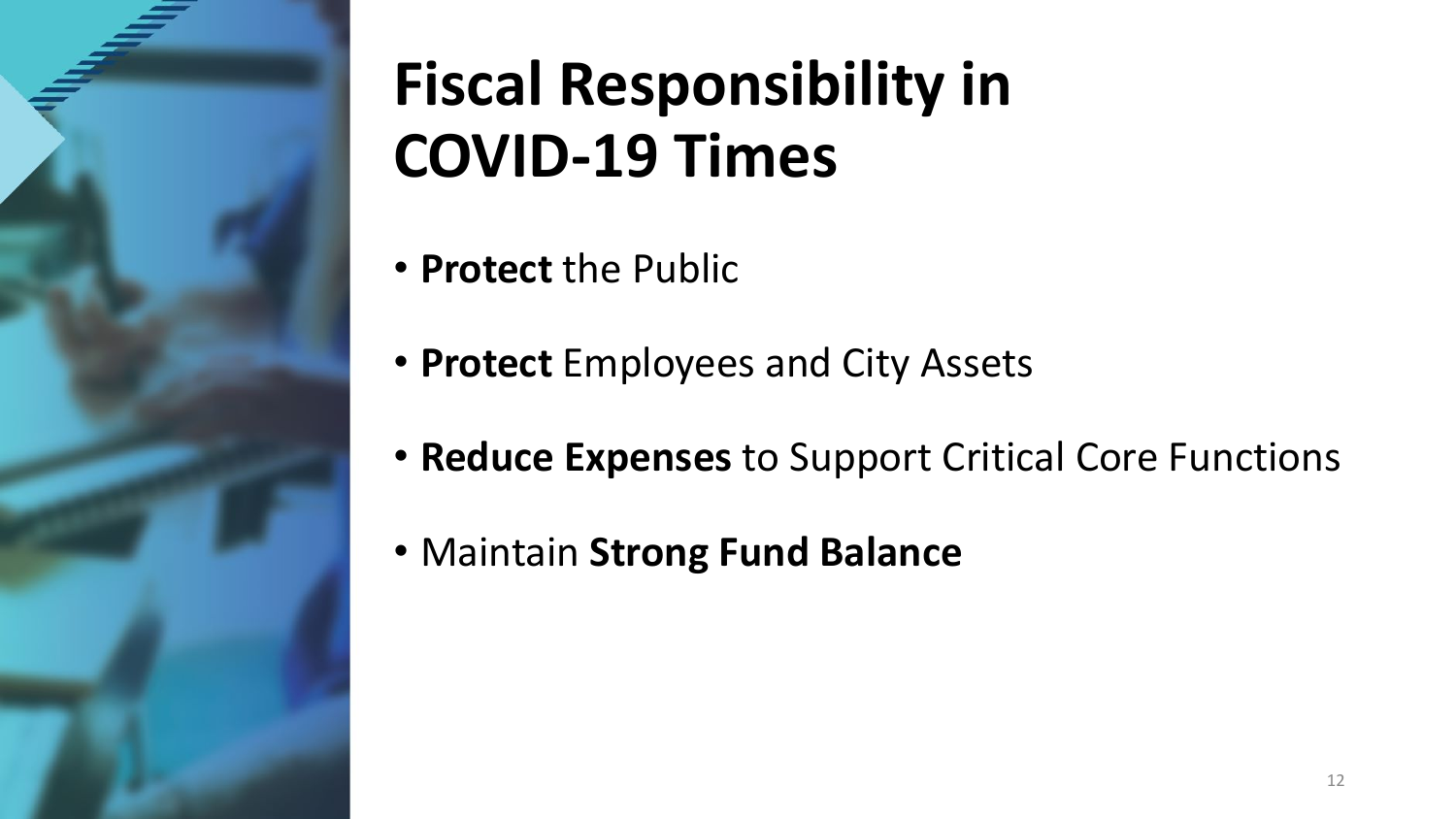# **Federal Assistance/COVID-19**

- CARES Act Direct Assistance
	- Assistance to Fire Fighters
	- Justice Assistance Grant
	- Medicaid
	- Housing Grants
- CARES Act Hillsborough County
- Stafford Act (FEMA)
- HEROES Act
	- Going through Congress
	- May provide for the reimbursement of revenue loss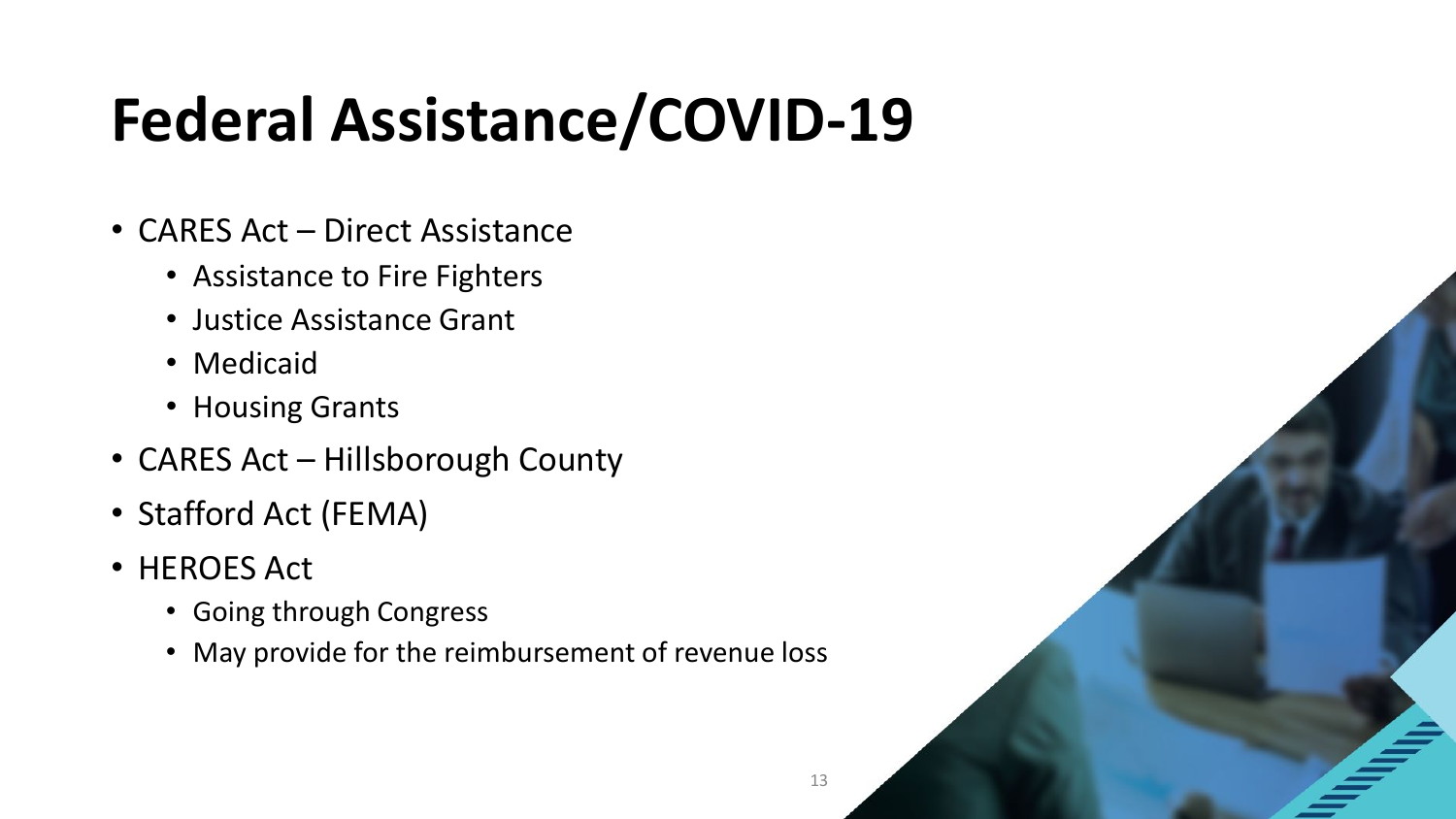### **COVID-19 Financial Impact**

|                                     |              | Hurricane Irma  | <b>COVID-19</b> |                      |  |
|-------------------------------------|--------------|-----------------|-----------------|----------------------|--|
| <b>Projected Major Revenue Loss</b> | $\varsigma$  | $\overline{O}$  |                 | $\zeta$ (22,810,000) |  |
| <b>Current Expenditures</b>         | $\mathsf{S}$ | $13,158,274$ \$ |                 | 11,721,422           |  |
| <b>Total Impact</b>                 |              | 13,158,274      | S               | 34,531,422           |  |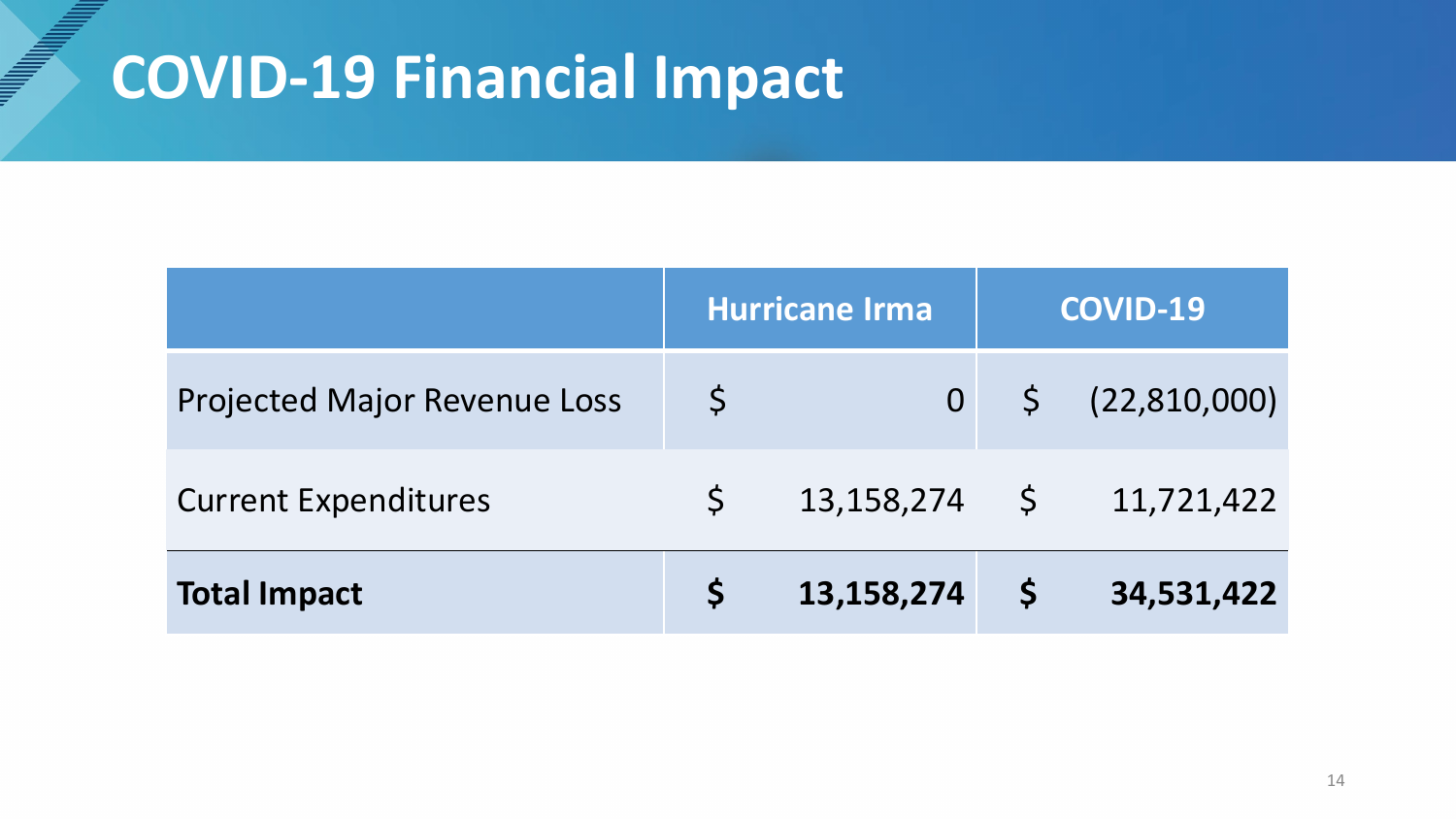### **COVID-19 Potential Revenue Impacts (As of May 13, 2020)**

| <b>Revenue</b>                                                       | <b>Assumptions/Justifications</b>                                                                                                      | <b>Net Potential</b><br>Impact $(1)$ |                   | <b>Percent Variance</b><br><b>From Budget</b> |  |  |  |  |  |
|----------------------------------------------------------------------|----------------------------------------------------------------------------------------------------------------------------------------|--------------------------------------|-------------------|-----------------------------------------------|--|--|--|--|--|
|                                                                      | <b>General Fund</b>                                                                                                                    |                                      |                   |                                               |  |  |  |  |  |
| <b>Convention Center Sales</b>                                       | Cancellation/Postponement of Conventions                                                                                               | \$                                   | (5,800,000)       | $-40.1%$                                      |  |  |  |  |  |
| <b>Half-Cent Sales Taxes</b>                                         | Reduction due to reduced consumer spending (e.g., e<br>restaurants, hotels, etc)                                                       |                                      | (3,775,000)       | $-10.6%$                                      |  |  |  |  |  |
| <b>Electric Franchise/Utilities</b><br>Services Taxes <sup>(2)</sup> | Reduction due to TECO rate reduction                                                                                                   | \$                                   | (3,950,000)       | $-5.9%$                                       |  |  |  |  |  |
| <b>State Revenue Sharing</b>                                         | Reduction due to reduced consumer spending (e.g., e<br>restaurants, hotels, etc)                                                       |                                      | (950,000)         | $-9.1%$                                       |  |  |  |  |  |
| <b>Parking Revenues</b>                                              | Parking may require an operating subsidy due to<br>reduced daily parking revenues & parking fines                                      | \$                                   | (2,000,000)       | $-10.7%$                                      |  |  |  |  |  |
|                                                                      | $\mathbf{F}_{\mathbf{z}}$ is a local contract of $\mathbf{F}_{\mathbf{z}}$ and $\mathbf{F}_{\mathbf{z}}$ and $\mathbf{F}_{\mathbf{z}}$ |                                      | $14C$ $17F$ $000$ | $\Omega$                                      |  |  |  |  |  |

#### **Total Potential Impact - General Fund \$ (16,475,000)** -3.3%

1. Potential Net Impact assumes a COVID impact for the remainder of FY2020

2. Reduction in Electric Franchise Fees and Utilities Services Tax resulting from a proposed rate reduction that will take effect from June

1, 2020, to December 31, 2020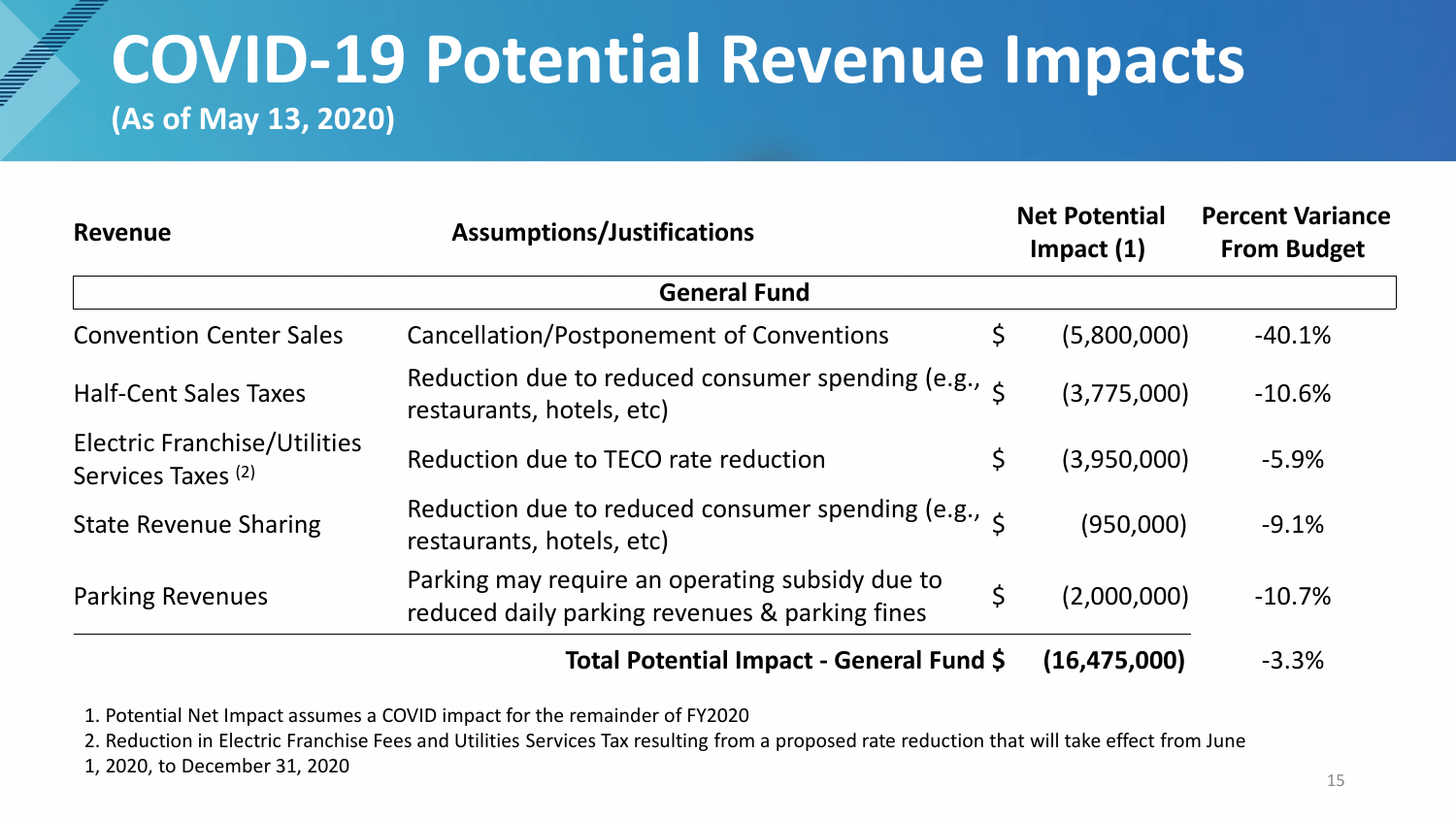### **COVID-19 Potential Revenue Impacts (As of May 13, 2020)**

| Revenue                                                                   | <b>Assumptions/Justifications</b>                                                   |                             |          |  |  |  |  |  |  |
|---------------------------------------------------------------------------|-------------------------------------------------------------------------------------|-----------------------------|----------|--|--|--|--|--|--|
| Community Investment Capital Construction Fund (Program 5) <sup>(3)</sup> |                                                                                     |                             |          |  |  |  |  |  |  |
| <b>CIT Sales Taxes</b>                                                    | Reduction due to reduced consumer spending<br>(e.g., restaurants, hotels, etc.)     | (4,310,000)                 | $-20.7%$ |  |  |  |  |  |  |
|                                                                           | Fuel Tax Operating and/or Capital Project Funds (4)                                 |                             |          |  |  |  |  |  |  |
| <b>State Revenue Sharing</b>                                              | Reductions due to reduced fuel consumption                                          | (475,000)<br>$\mathsf{S}$   | $-11.7%$ |  |  |  |  |  |  |
| Local Option Fuel Tax - 6 cents                                           | Reductions due to reduced fuel consumption                                          | (1,300,000)<br>$\mathsf{S}$ | $-11.8%$ |  |  |  |  |  |  |
|                                                                           | Local Option Fuel Tax - 9th Cent Reductions due to reduced fuel consumption $\oint$ | (250,000)                   | $-13.9%$ |  |  |  |  |  |  |
|                                                                           | Total Potential Impact - Fuel Tax Operating and/or Capital Project Funds $\zeta$    | (2,025,000)                 | $-7.5%$  |  |  |  |  |  |  |

1. Potential Net Impact assumes a COVID impact for the remainder of FY2020

3. May result in reprogramming and/or cancellation of capital projects

4. Based on current projections, will result in a reduction in the year-end fund balance of approximately \$500K from \$2.9 million down to \$2.4 million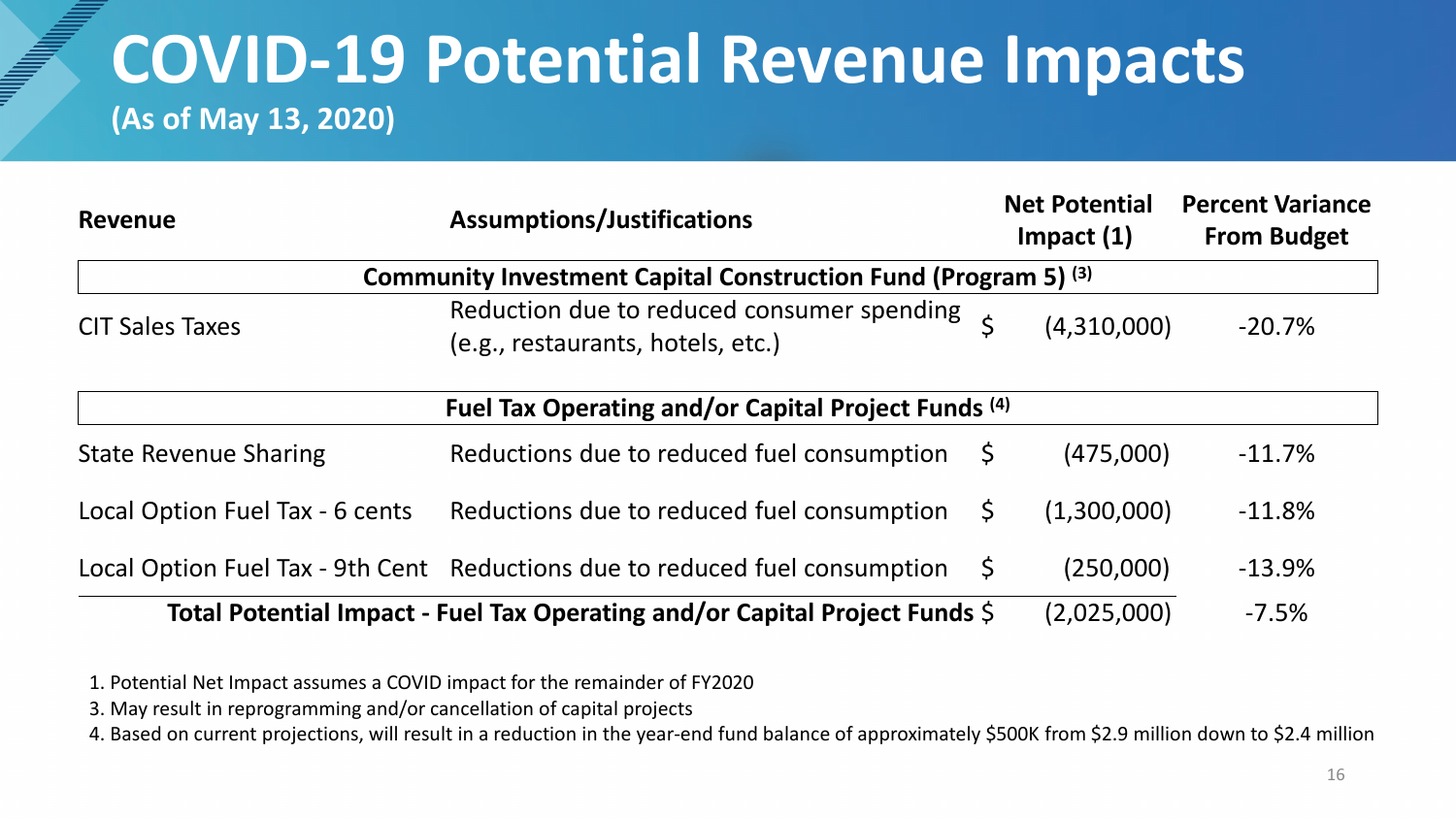# **COVID-19 Cost**

**(as of May 11, 2020)**

| Line        | <b>Description</b>                                                                                                                                   |              | Amount  | Funding*                                                                      |
|-------------|------------------------------------------------------------------------------------------------------------------------------------------------------|--------------|---------|-------------------------------------------------------------------------------|
| $\mathbf 1$ | Supplies including: masks, gloves, lysol, hand<br>sanitizer, bleach, soap, tyvek suits, cleaning<br>supplies, thermometers, flyers, signs, test kits | $\mathsf{S}$ | 700,000 | FEMA PA, FEMA AFG, CARES Act Provider<br>Relief Fund, Coronavirus Relief Fund |
|             | <b>EOC Security</b>                                                                                                                                  | $\varsigma$  |         | 4,100 FEMA PA, Coronavirus Relief Fund                                        |
| 3           | <b>Facility and Vehicle Disinfecting Services</b>                                                                                                    | \$           | 611,000 | FEMA PA, Coronavirus Relief Fund                                              |
| 4           | Teleworking Cost: headsets, webcams, additional<br>licenses, laptops                                                                                 | $\varsigma$  | 406,000 | Coronavirus Relief Fund                                                       |
| 5           | <b>Construction Site Monitoring Services</b>                                                                                                         |              | 516,000 | <b>Developers</b>                                                             |

Note: Some of the cost listed above is planned or ordered and not yet expended

\*Funding that is ultimately used will depend on the best return for the City, expenditure eligibility based on the funding source's criteria, and any future funding sources or change in guidance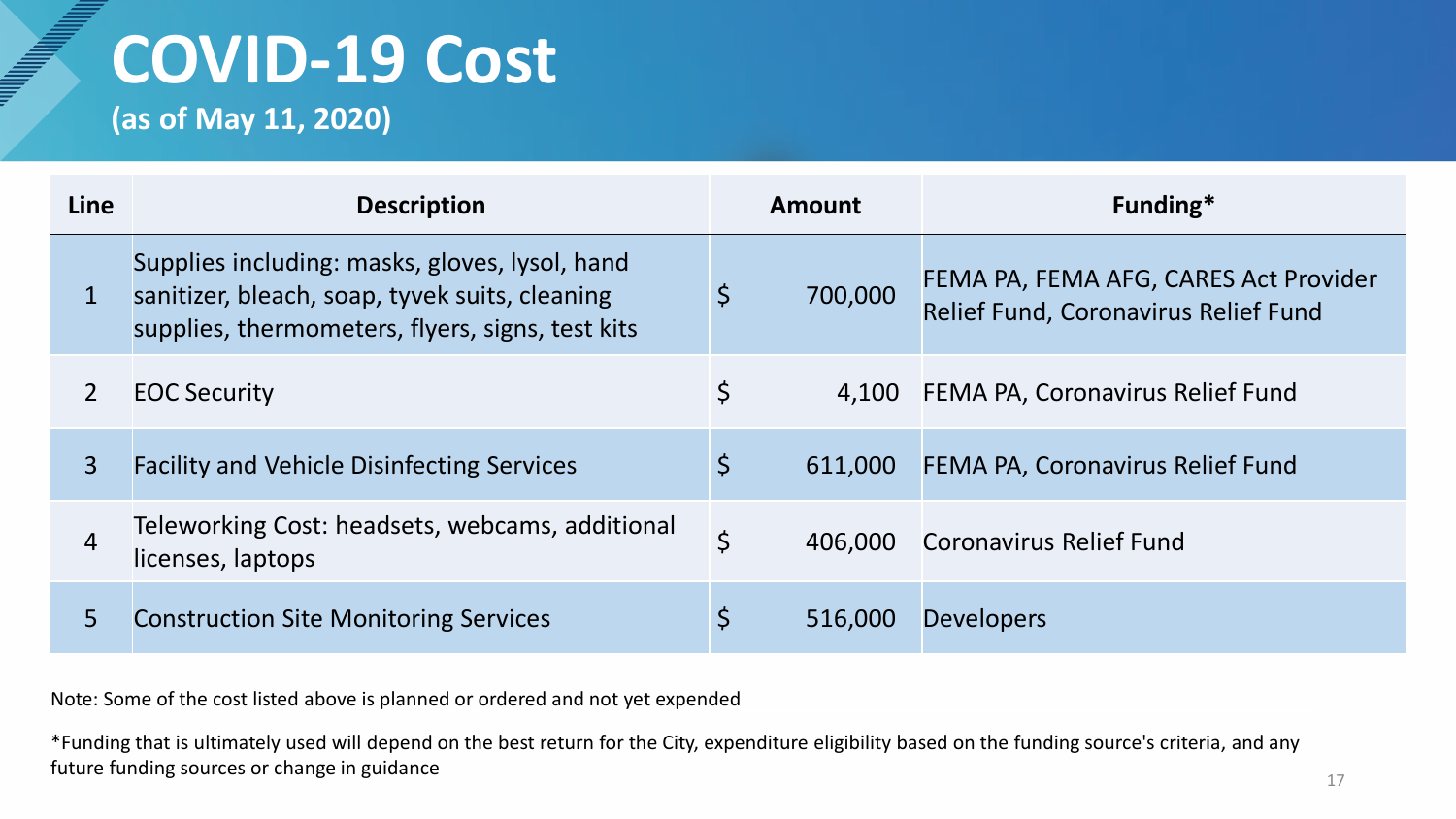# **COVID-19 Cost**

**(as of May 11, 2020)**

**SERVICE** 

| Line | <b>Description</b>                    |             | <b>Amount</b> | Funding*                                                                                      |
|------|---------------------------------------|-------------|---------------|-----------------------------------------------------------------------------------------------|
| 6    | Homeless Shelter (Catholic Charities) | $\zeta$     | 120,000       | <b>ESG, Coronavirus Relief Fund</b>                                                           |
|      | <b>COVID Leave</b>                    | \$          | 446,000       | Coronavirus Relief Fund, Possible credit from Family<br><b>First Act</b>                      |
| 8    | Overtime (First three Pay Periods)    | $\varsigma$ | 391,500       | FEMA PA, DOJ JAG, FEMA AFG, CARES Act Provider<br><b>Relief Fund, Coronavirus Relief Fund</b> |
| 9    | Increased Health Care Cost            | \$          | 3,500         | <b>Coronavirus Relief Fund</b>                                                                |
| 10   | Individual and Business Assistance    | $\varsigma$ | 8,523,322     | CRA, GF, HUD CDBG, Donations, Coronavirus Relief<br>Fund                                      |
|      | <b>Total S</b>                        |             | 11,721,422    |                                                                                               |

Note: Some of the cost listed above is planned or ordered and not yet expended

\*Funding that is ultimately used will depend on the best return for the City, expenditure eligibility based on the funding source's criteria, and any future funding sources or change in guidance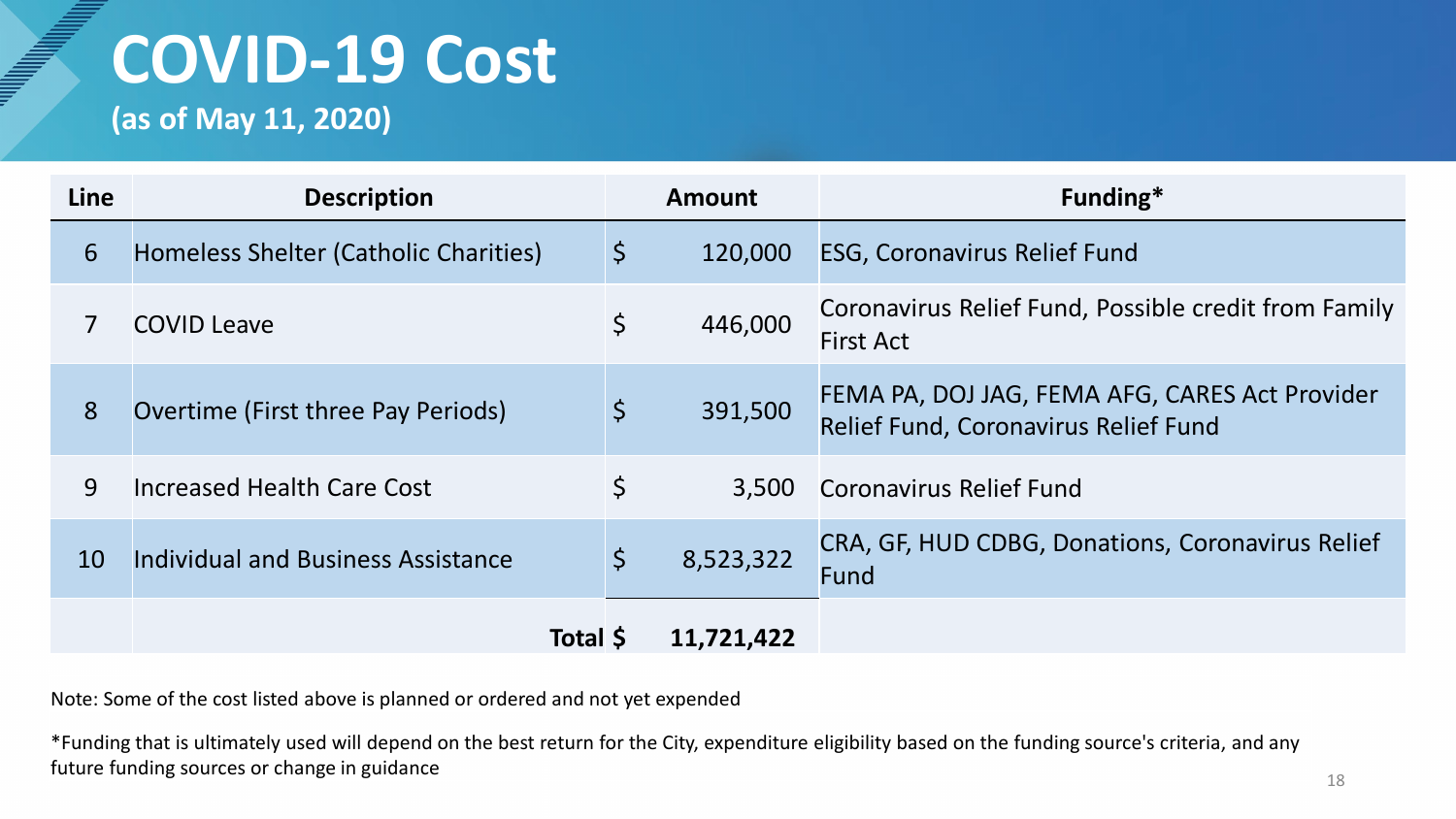# **General Fund Forecast**

**(As of May 18, 2020)** 

|                                | <b>FY2020 Adopted Budget</b> |             | <b>FY2020 Year-end COVID</b><br><b>Projections</b> |  |  |
|--------------------------------|------------------------------|-------------|----------------------------------------------------|--|--|
| <b>Revenues</b>                | \$<br>492,579,318            | $\varsigma$ | 482,976,997                                        |  |  |
| <b>Expenditures</b>            | \$<br>486,045,684            | $\varsigma$ | 490,792,846                                        |  |  |
| <b>Fund Balance Impact</b>     | \$<br>6,533,634              | \$          | (7,815,849)                                        |  |  |
| <b>Beginning Fund Balance</b>  | \$<br>106,622,816            | $\zeta$     | 106,622,816                                        |  |  |
| <b>Ending Fund Balance</b>     | \$<br>113,156,450            | $\varsigma$ | 98,806,967                                         |  |  |
| <b>Percent of Fund Balance</b> | 24.2%                        |             | 21.2%                                              |  |  |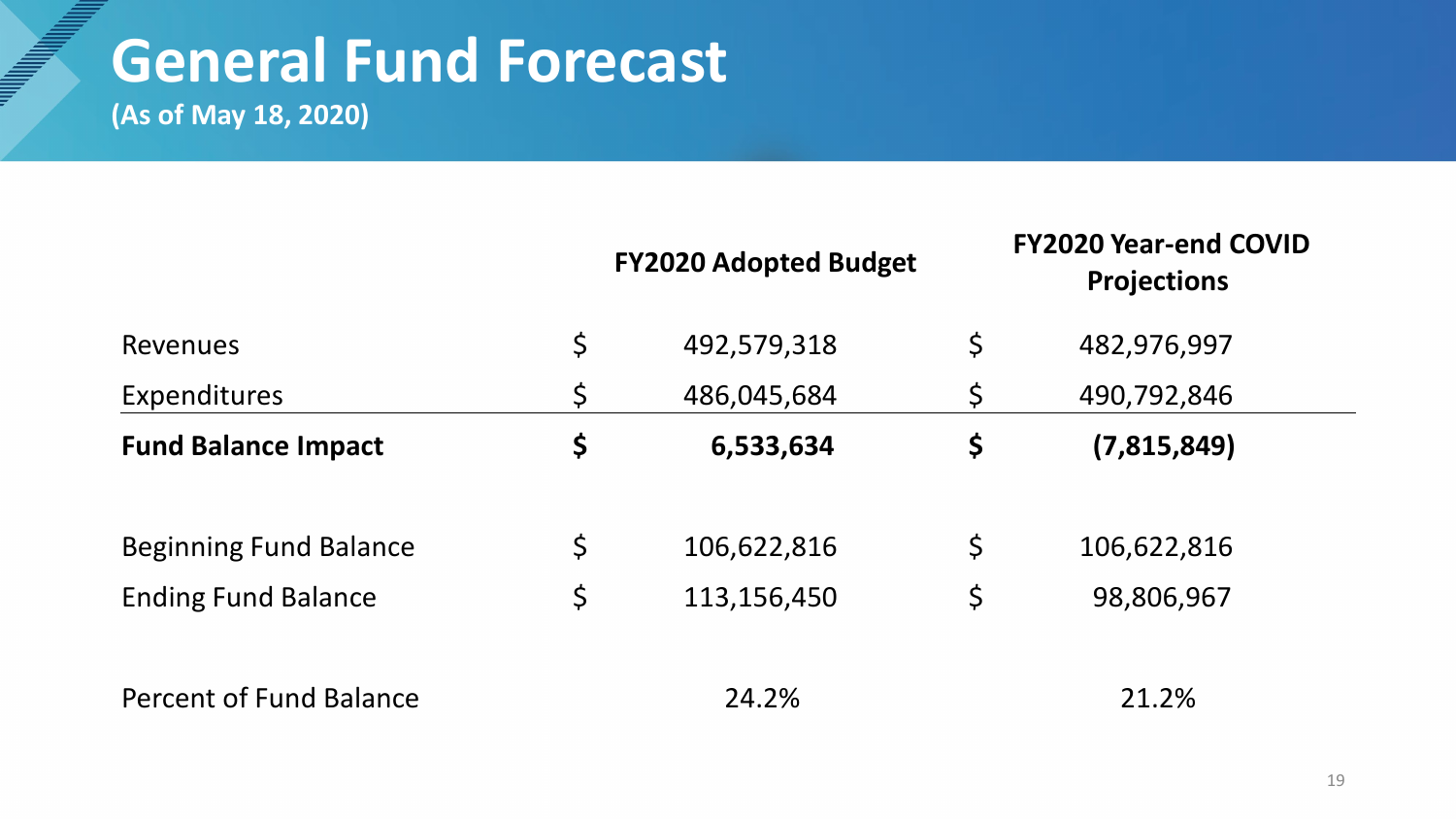### **Fund Balance**

#### **Ending Available Fund Balance**

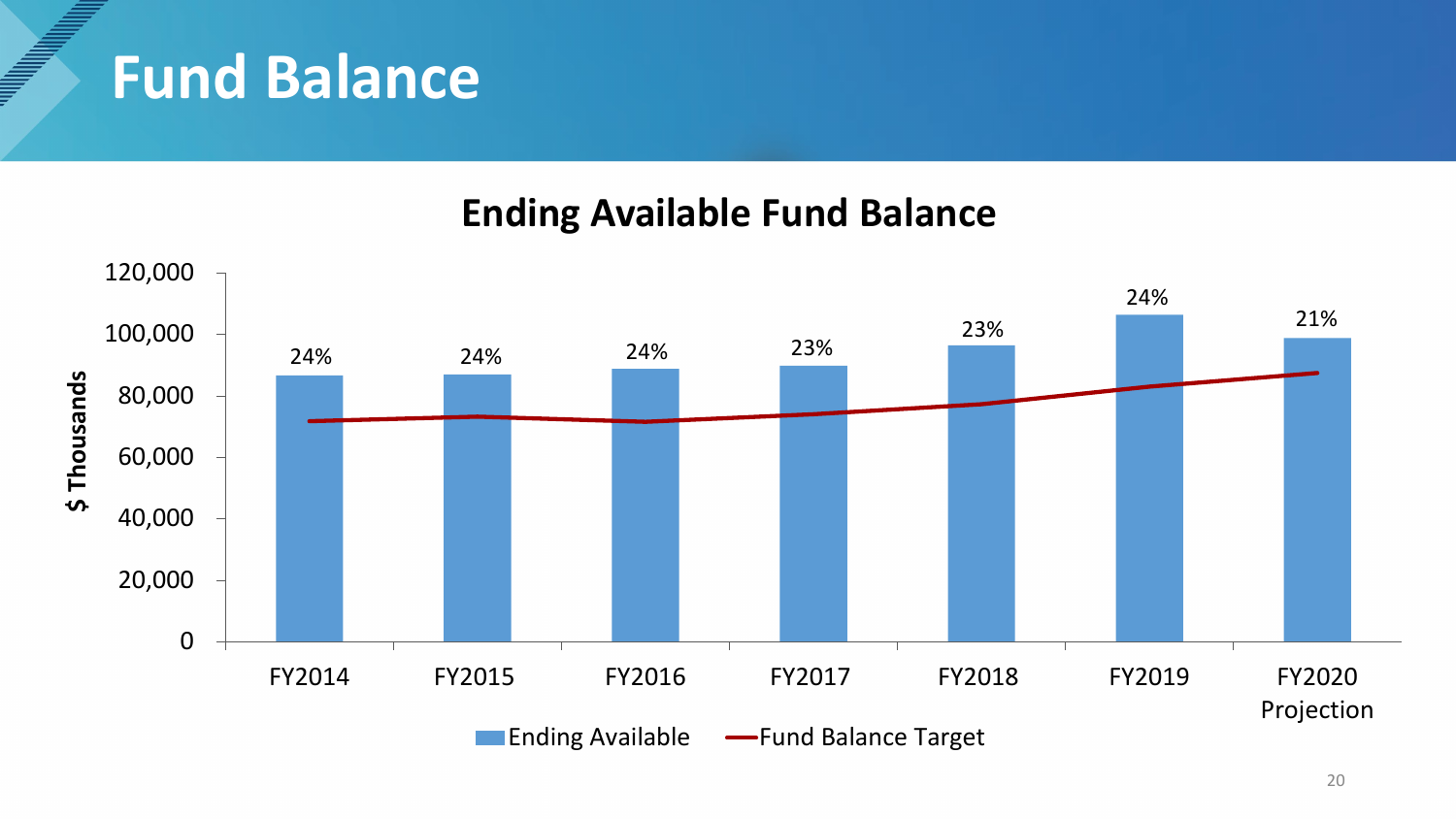# **FY2020 Budget Reductions**

**(as of May 1, 2020)**

- **The City is applying budget reductions totaling \$12.5 million**
- Highlights:
	- Freeze 26 positions until October 1, 2020
	- Eliminate 2 positions
	- **Defer Body-Worn Camera Program - \$952K**
	- **Debt Restructurings - \$5.0 million**
	- Defer Equipment Purchases \$700K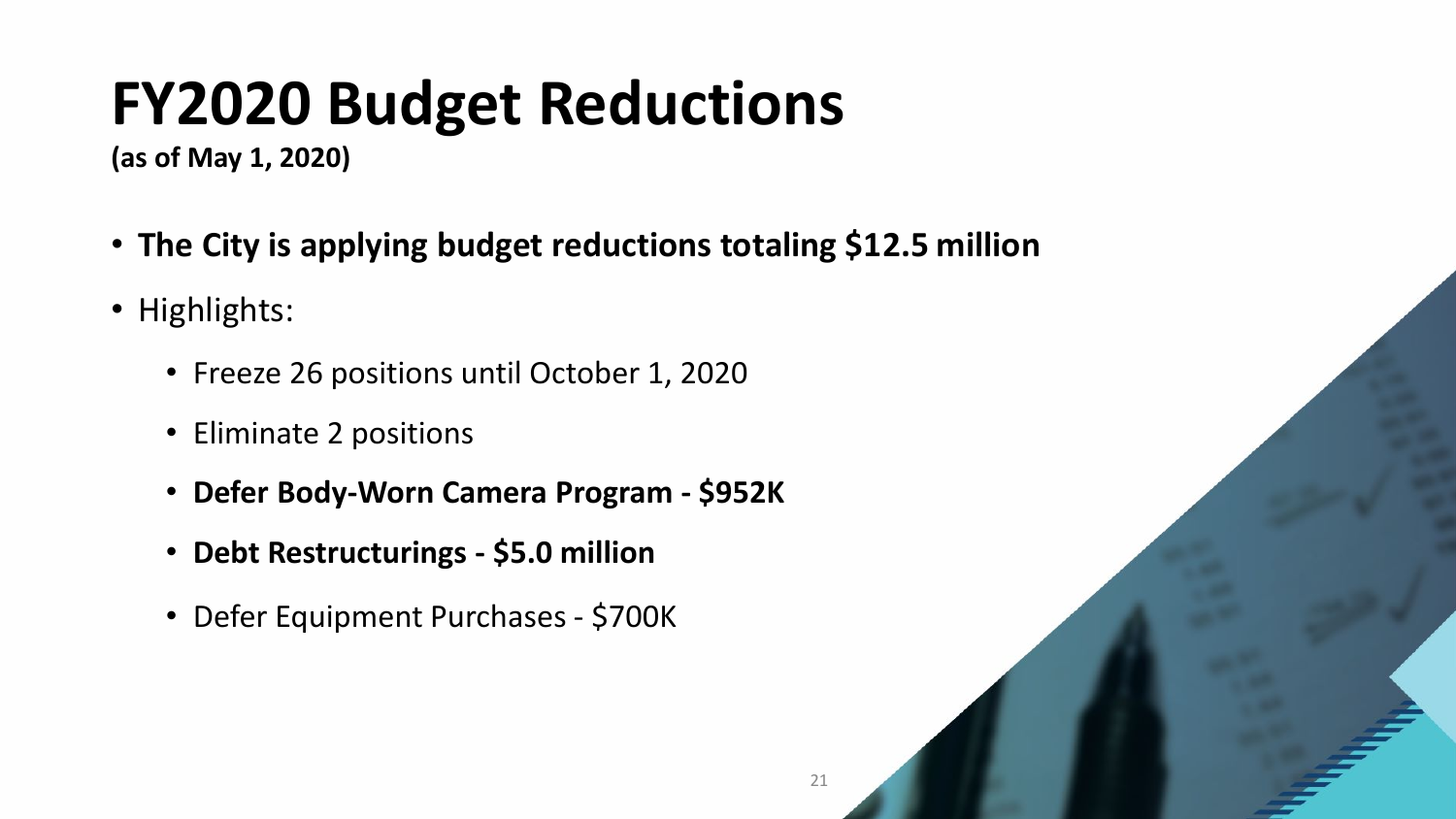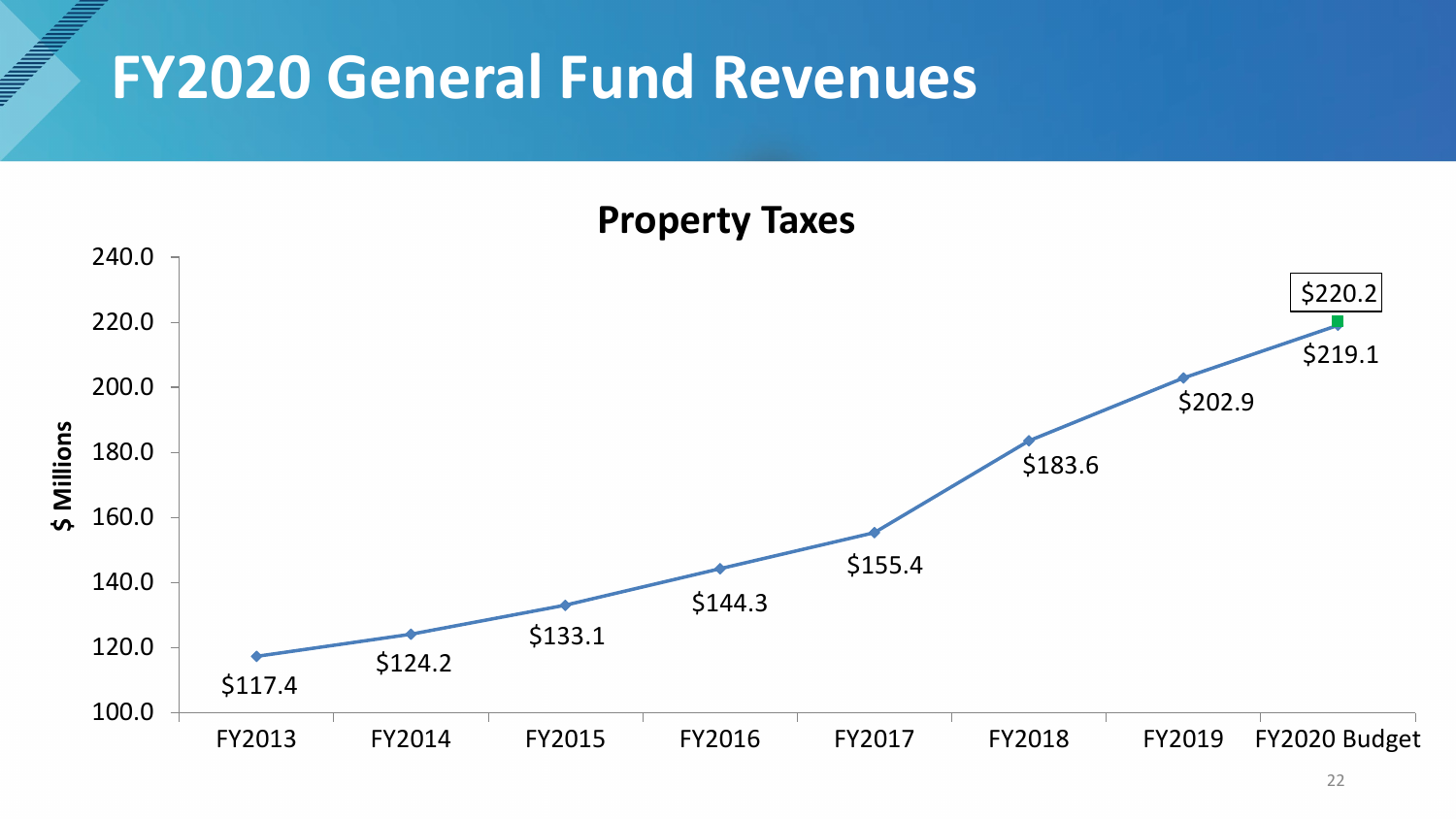#### **Electric Franchise Fee**

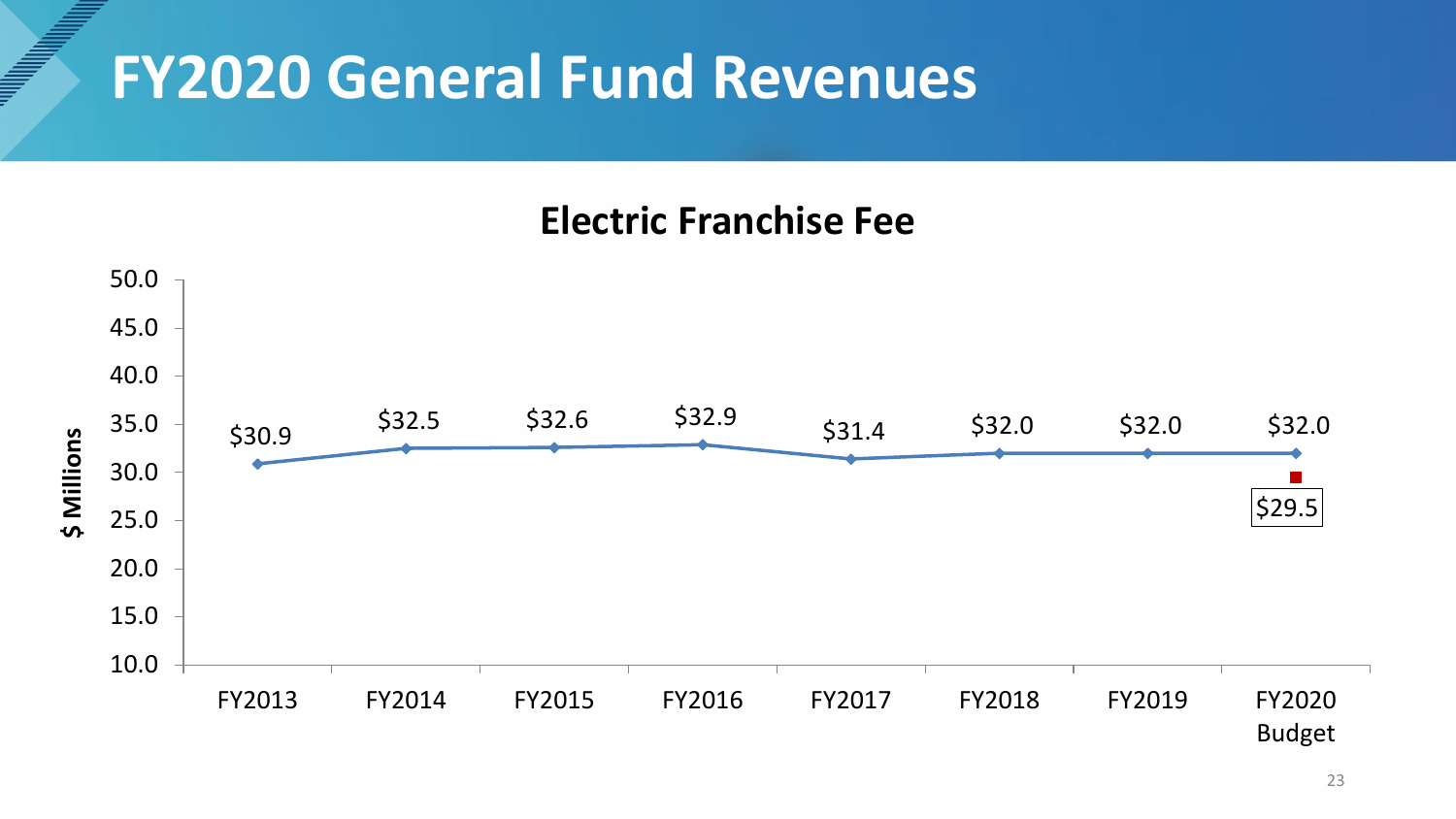#### **Half-Cent Sales Tax**

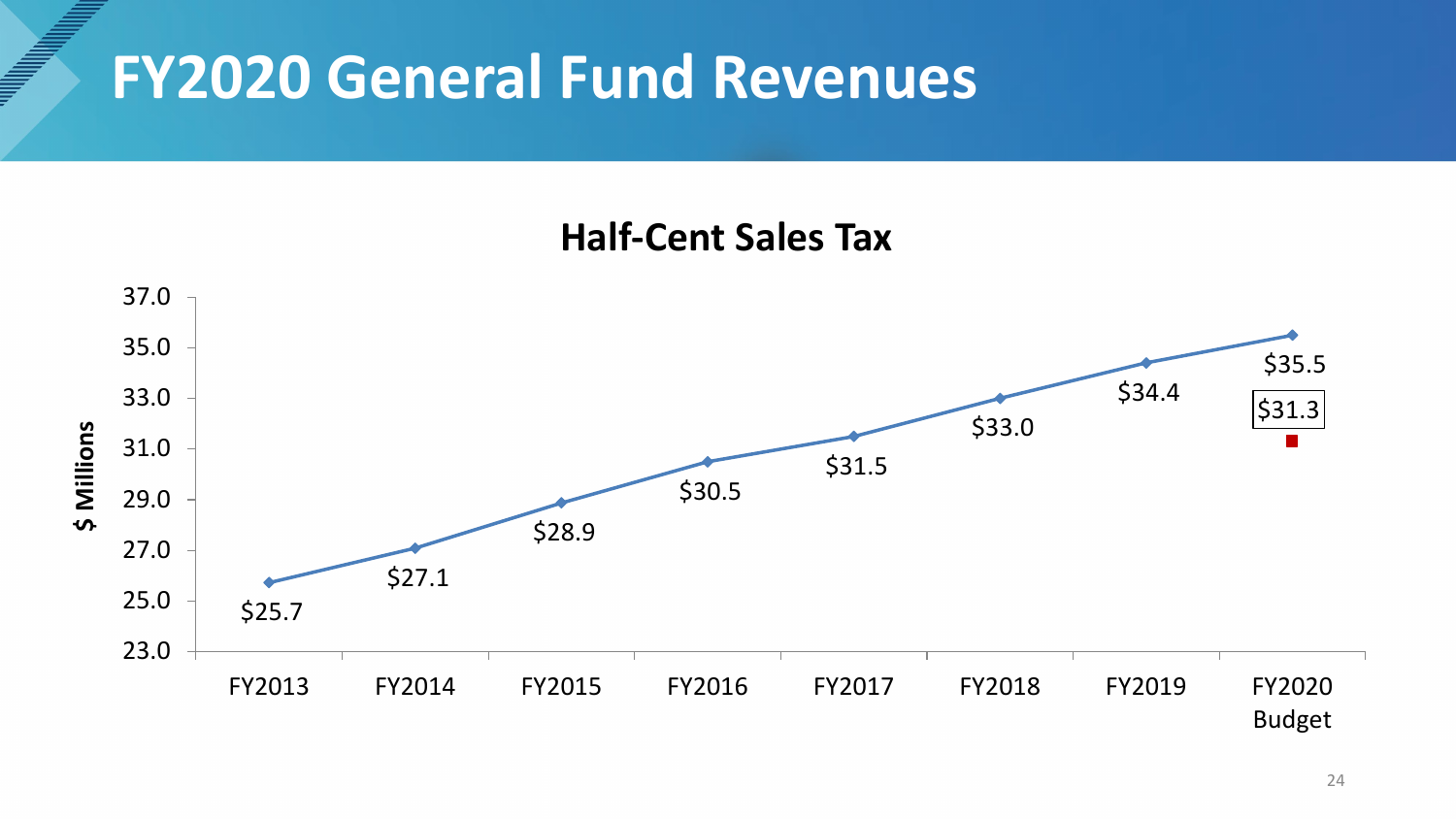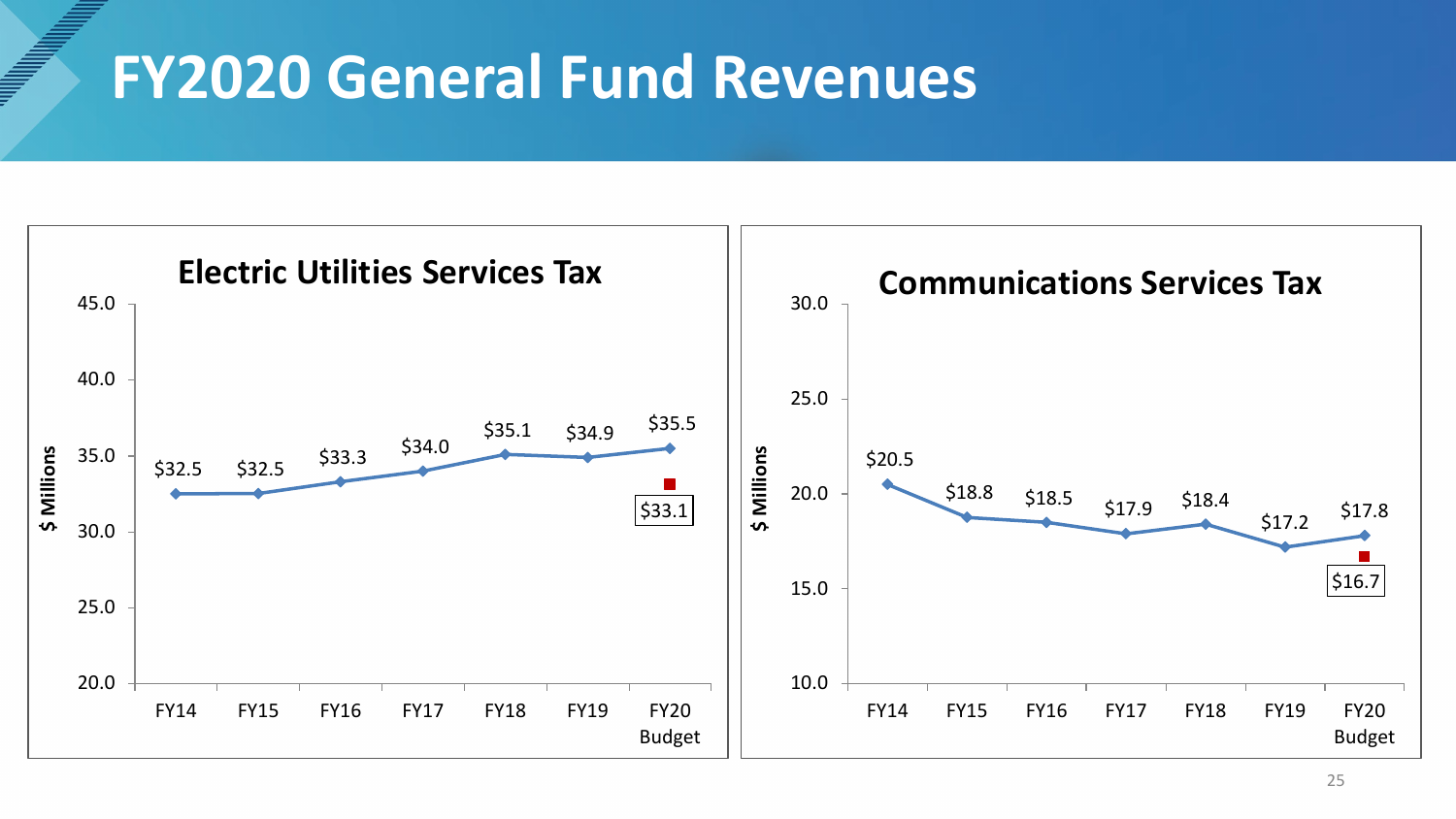### **FY2020 General Fund Expenditures**

#### **Personnel Costs**



26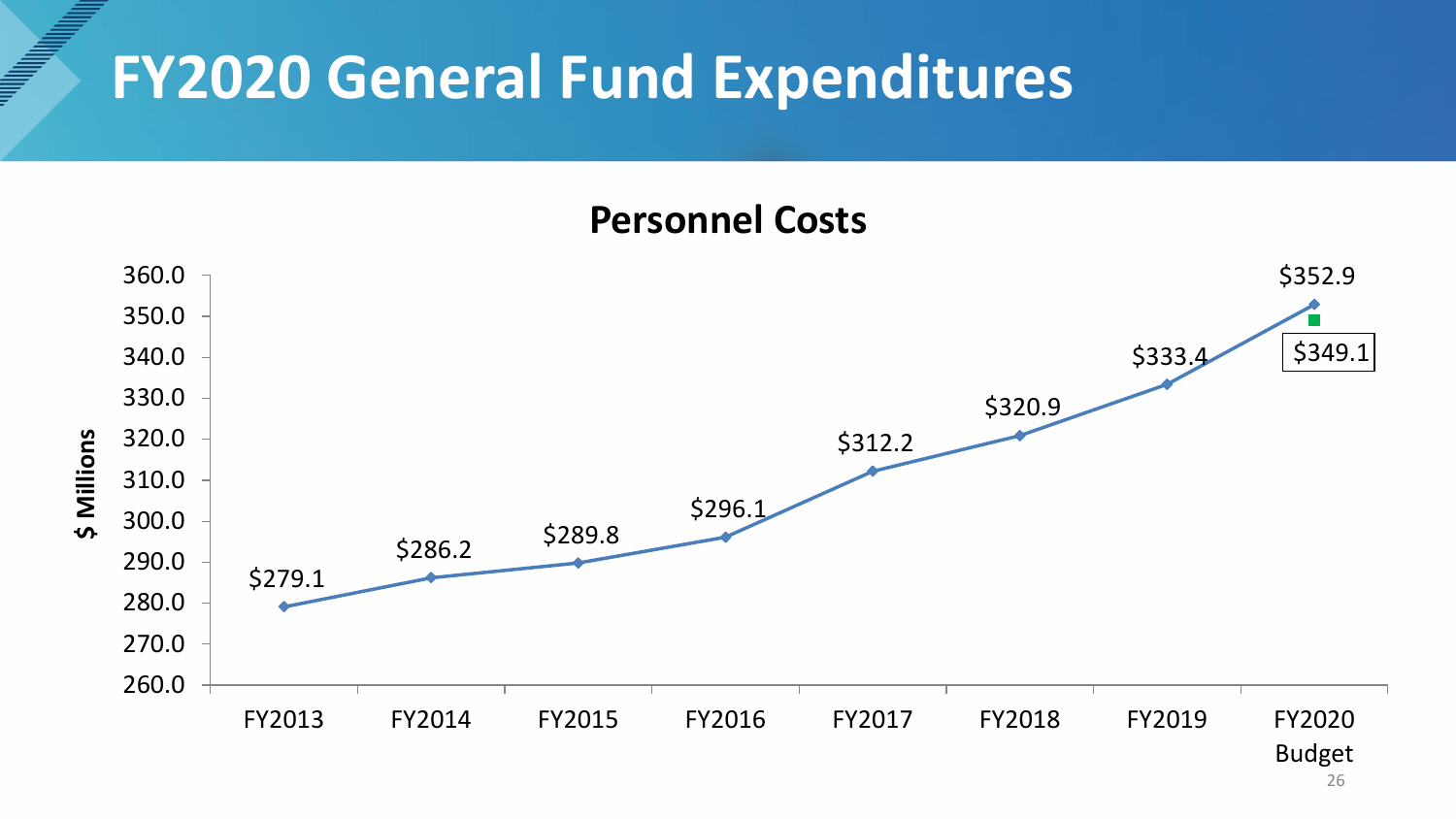### **Council Requests**



#### **Personnel/Population Ratio Comparison**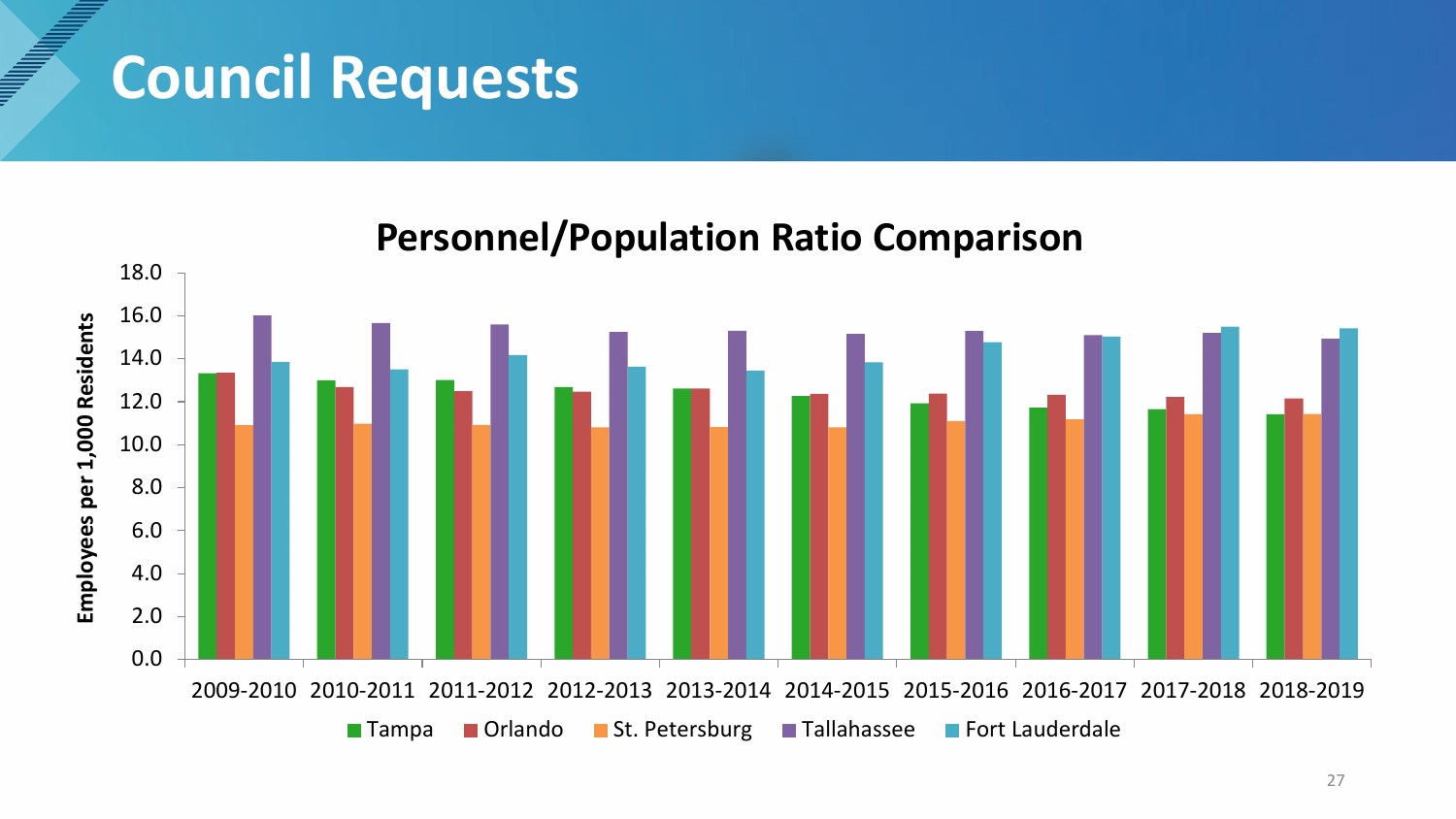### **FY2020 City-Wide Expenditures**

#### **Fire & Police Pension**

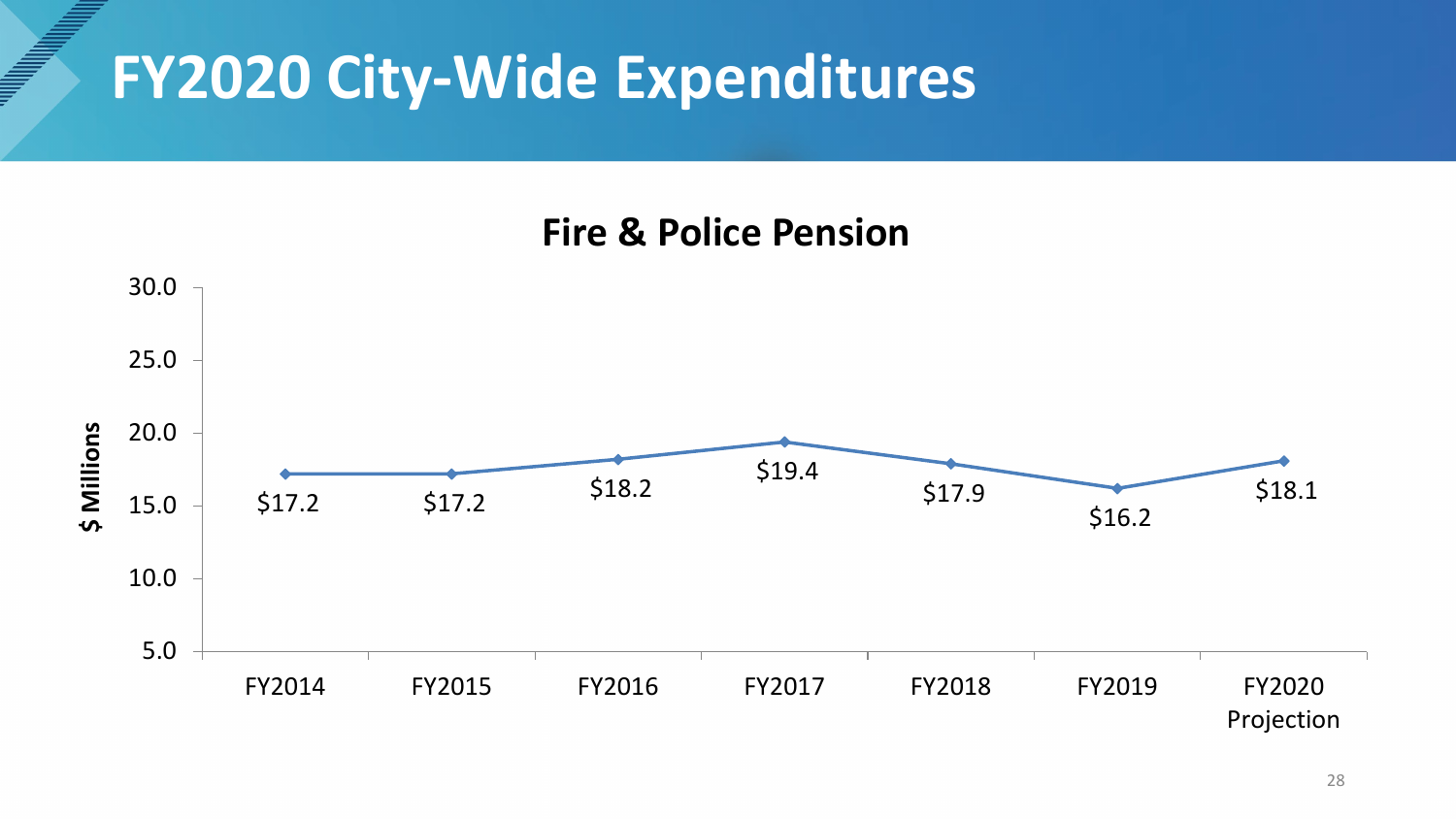### **FY2020 City-Wide Expenditures**

#### **General Employees Pension**

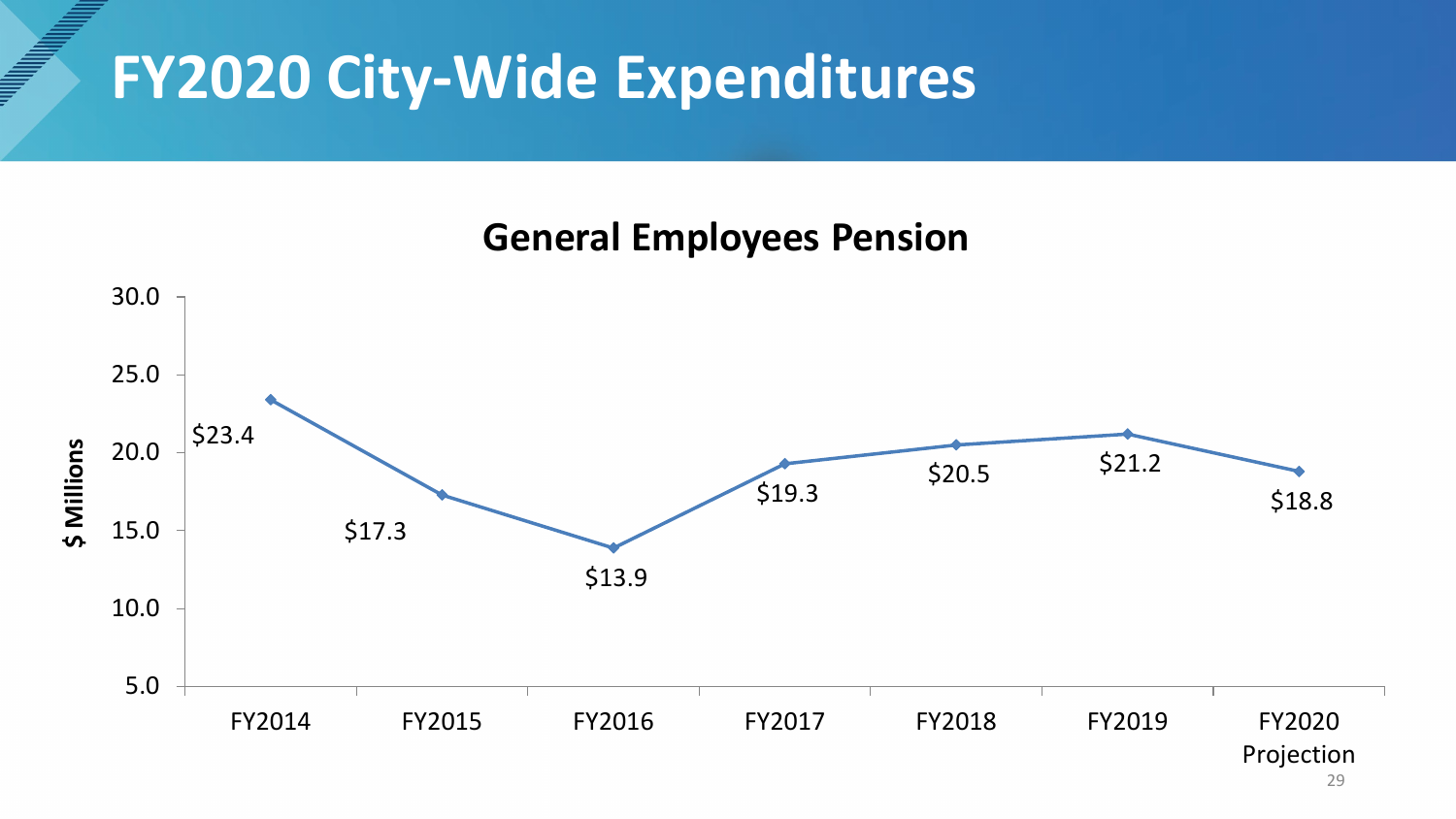

**September 1997** 

|                                            | <b>FY20</b>           | <b>FY20</b>        |  |  |
|--------------------------------------------|-----------------------|--------------------|--|--|
|                                            | <b>Revised Budget</b> | <b>Projections</b> |  |  |
| <b>Operating:</b>                          |                       |                    |  |  |
| <b>Revenues</b>                            | 18.7                  | 16.2               |  |  |
| <b>Expenses</b>                            | 16.2                  | 15.6               |  |  |
| <b>Net Revenue from Operating</b>          | 2.5                   | 0.6                |  |  |
| <b>Debt Service</b>                        | 3.2                   | 3.2                |  |  |
| <b>Capital Project Expenses</b>            | 3.9                   | 3.9                |  |  |
| <b>Increase/(Decrease) to Fund Balance</b> | (4.6)                 | (6.5)              |  |  |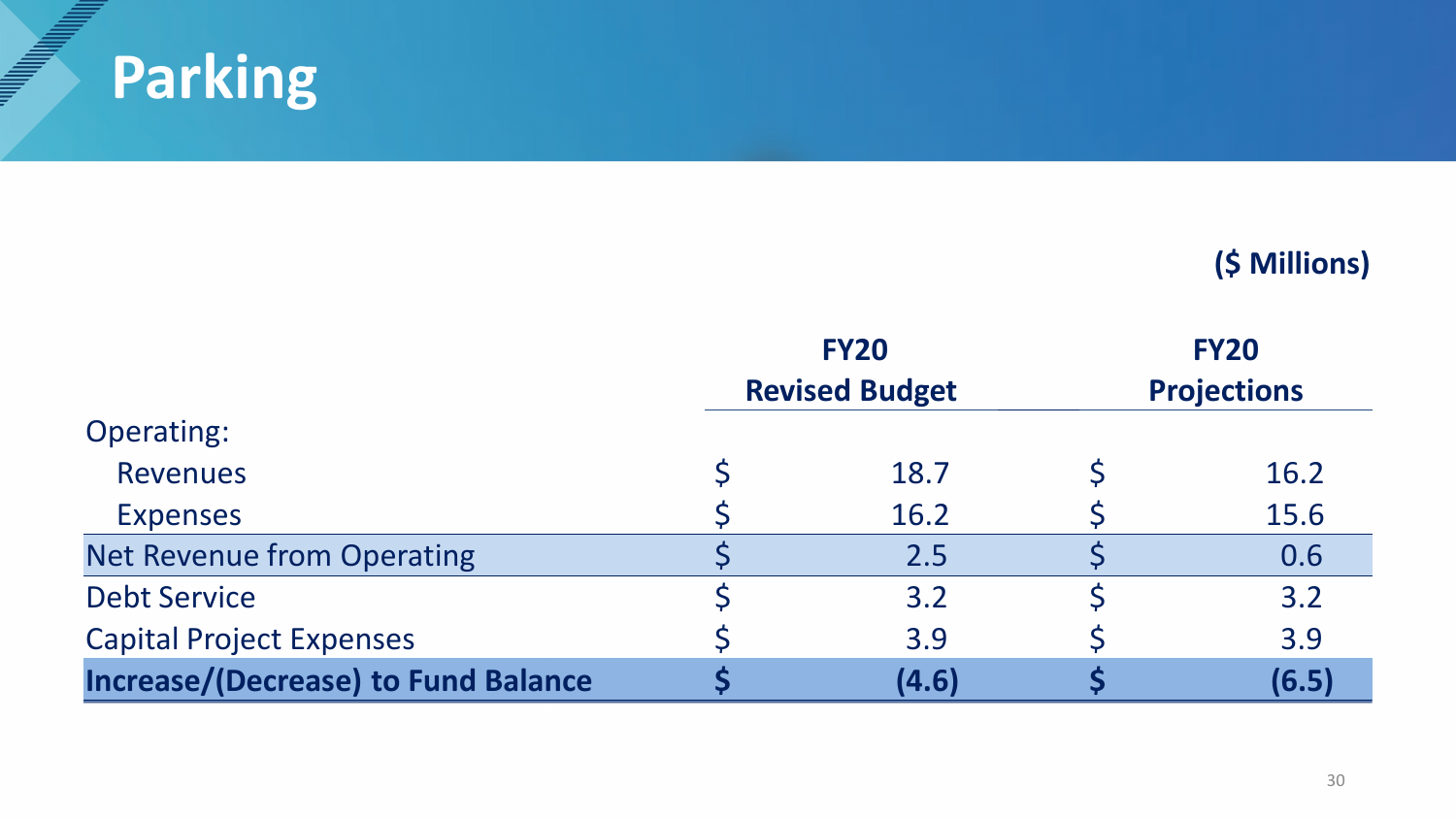### **Solid Waste**

**SERVICE** 

|                                            | <b>FY20</b>           | <b>FY20</b>        |
|--------------------------------------------|-----------------------|--------------------|
|                                            | <b>Revised Budget</b> | <b>Projections</b> |
| <b>Operating:</b>                          |                       |                    |
| <b>Revenues</b>                            | 102.7                 | 97.8               |
| <b>Expenses</b>                            | 94.9                  | 83.7               |
| <b>Net Revenue from Operating</b>          | 7.8                   | 14.1               |
| <b>Debt Service</b>                        | 12.7                  | 12.7               |
| <b>Capital Project Expenses</b>            | 11.8                  | 11.8               |
| <b>Increase/(Decrease) to Fund Balance</b> | (16.7)                | (10.4)             |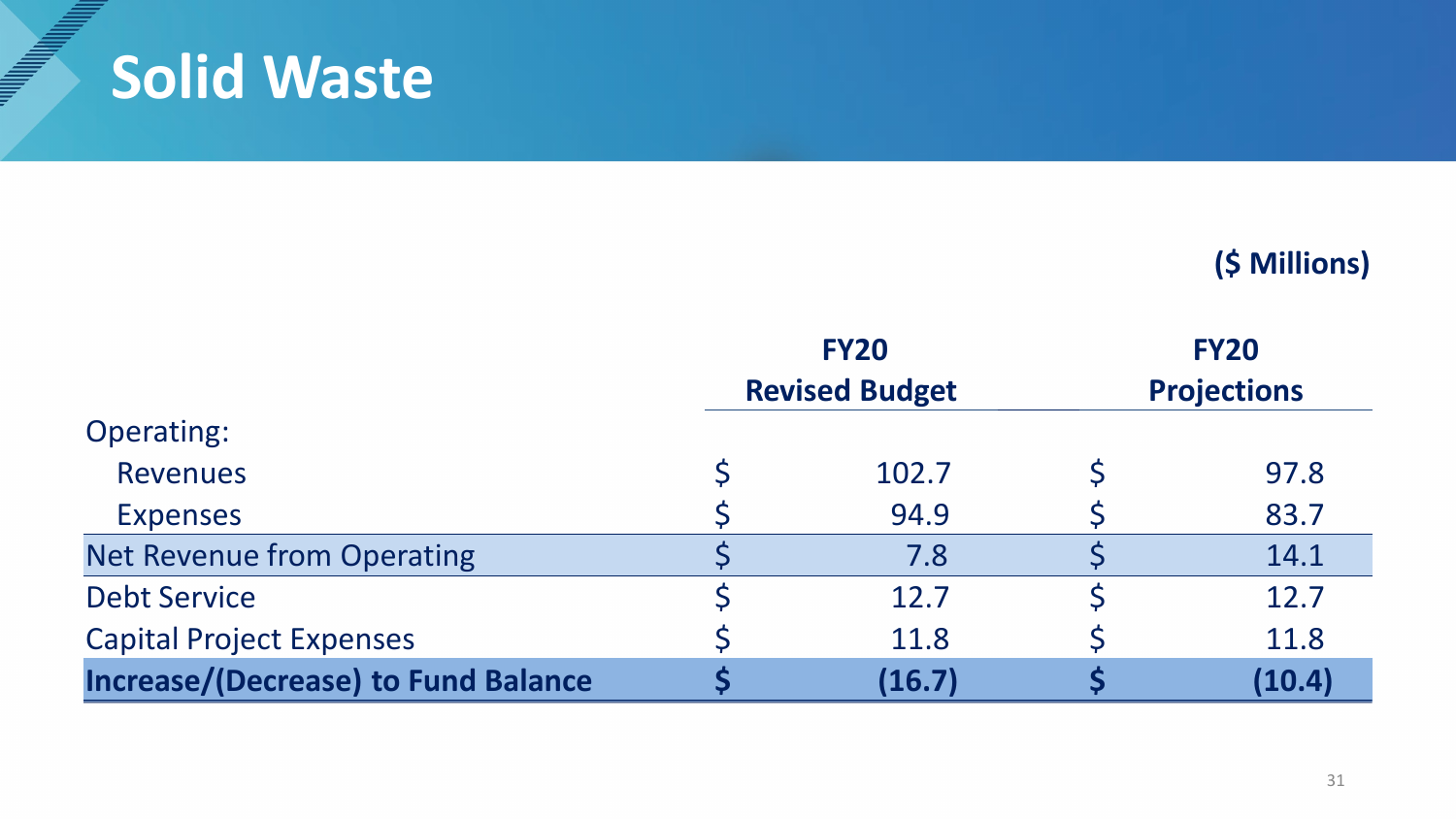### **Wastewater**

**SERVICE** 

|                                            | <b>FY20</b>           | <b>FY20</b>        |       |  |
|--------------------------------------------|-----------------------|--------------------|-------|--|
|                                            | <b>Revised Budget</b> | <b>Projections</b> |       |  |
| <b>Operating:</b>                          |                       |                    |       |  |
| <b>Revenues</b>                            | 123.0                 |                    | 122.9 |  |
| <b>Expenses</b>                            | 88.2                  |                    | 89.5  |  |
| <b>Net Revenue from Operating</b>          | 34.8                  |                    | 33.4  |  |
| <b>Debt Service</b>                        | 3.0                   |                    | 3.0   |  |
| <b>Capital Project Expenses</b>            | 27.5                  |                    | 27.5  |  |
| <b>Increase/(Decrease) to Fund Balance</b> | 4.3                   |                    | 2.9   |  |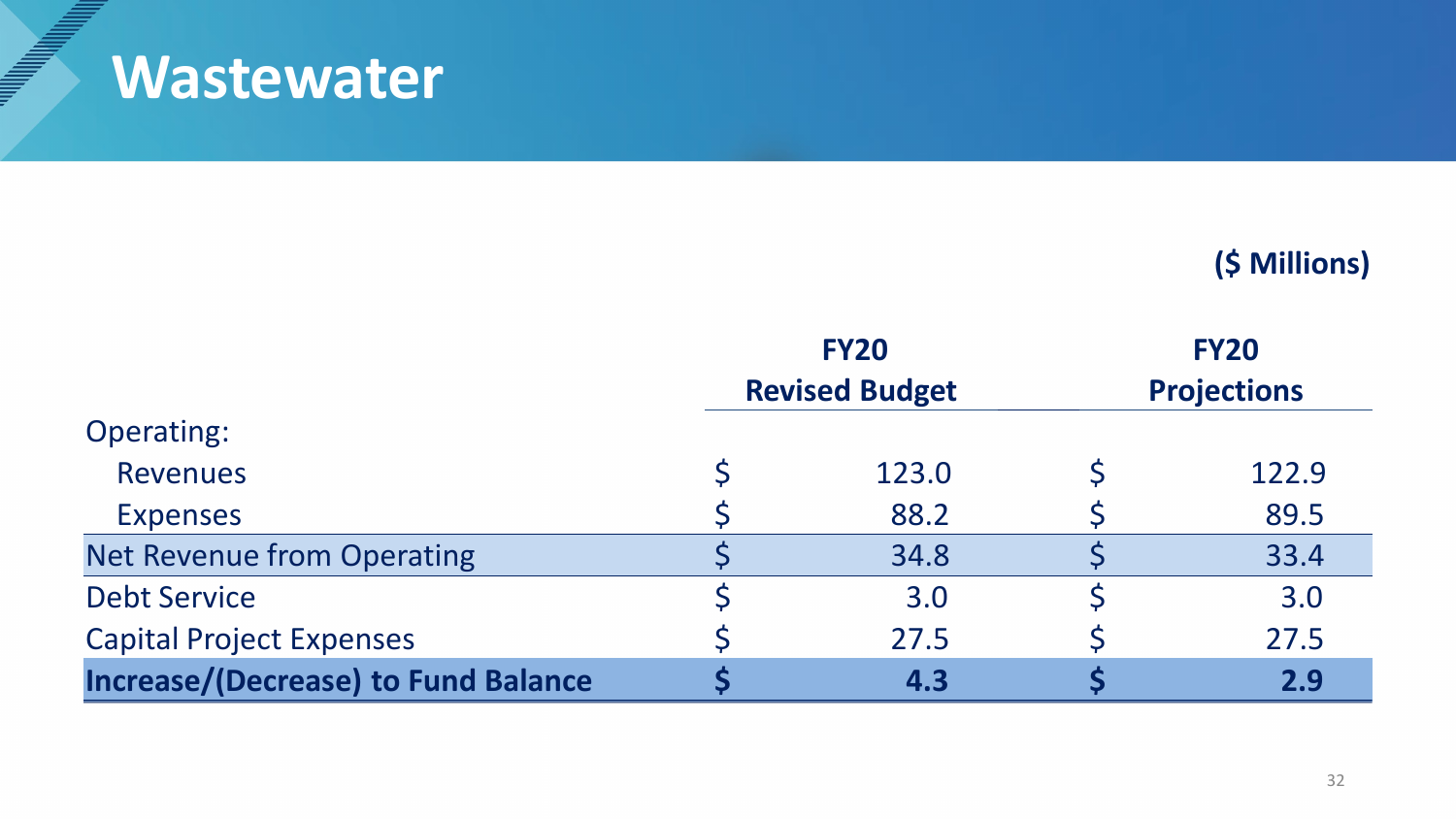

**SERVICE** 

|                                            | <b>FY20</b>           | <b>FY20</b>        |       |  |
|--------------------------------------------|-----------------------|--------------------|-------|--|
|                                            | <b>Revised Budget</b> | <b>Projections</b> |       |  |
| <b>Operating:</b>                          |                       |                    |       |  |
| <b>Revenues</b>                            | 125.6                 |                    | 128.9 |  |
| <b>Expenses</b>                            | 87.5                  |                    | 82.2  |  |
| <b>Net Revenue from Operating</b>          | 38.1                  |                    | 46.7  |  |
| <b>Debt Service</b>                        | 16.9                  |                    | 16.9  |  |
| <b>Capital Project Expenses</b>            | 21.0                  |                    | 21.0  |  |
| <b>Increase/(Decrease) to Fund Balance</b> | 0.2                   |                    | 8.8   |  |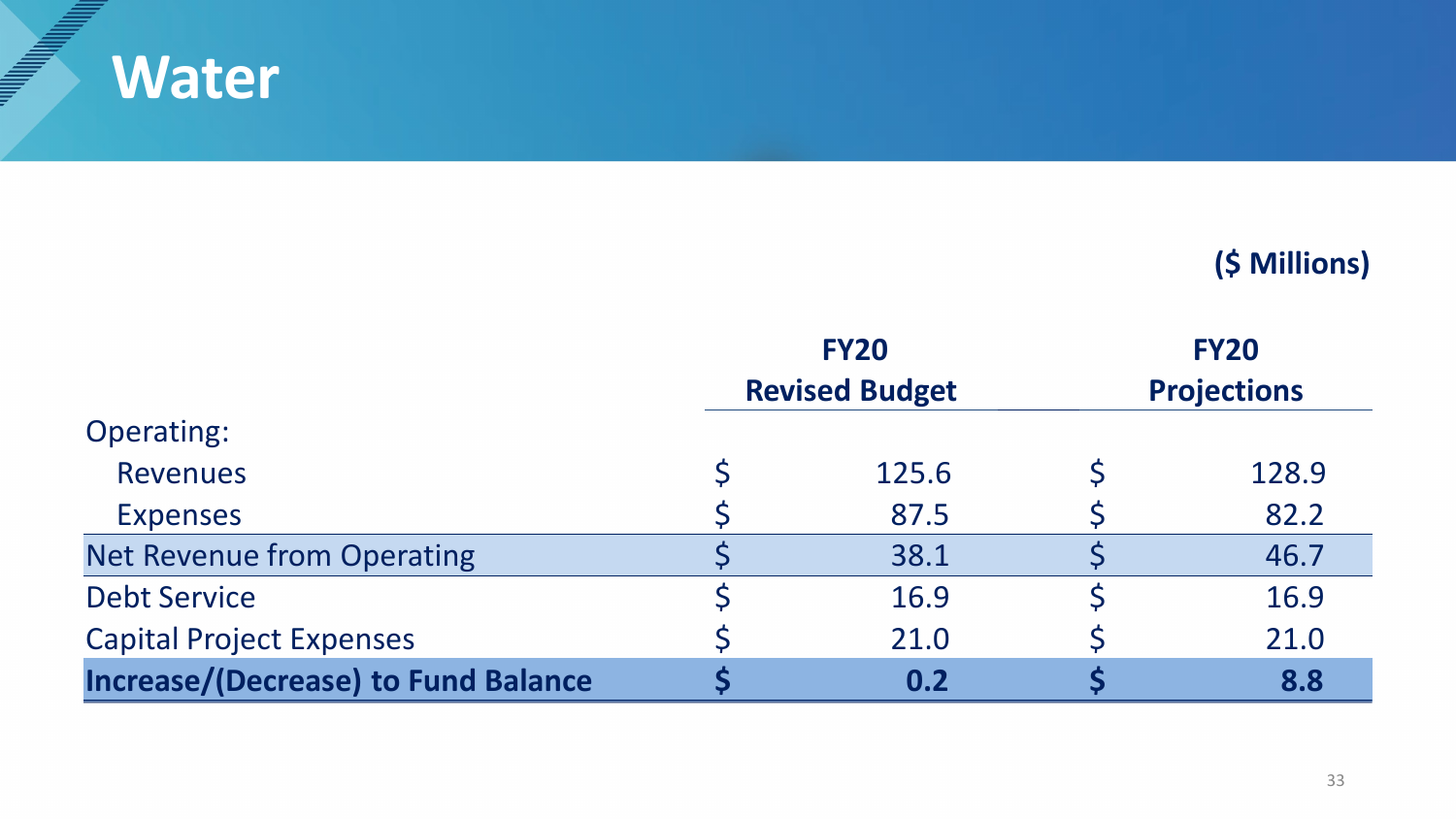## **City's Healthcare Program – COVID-19**

- City medical plan eliminated out-of-pocket patient costs (copay, deductible, and coinsurance) for COVID-19 testing and treatment
- Copays for all virtual visits were eliminated for the duration of the outbreak
- The City's healthcare consultants have placed the COVID-19 risk factor to the City at above average, primarily due to the first responders exposure
- The conservative estimate of COVID-19 costs is \$761,000 for calendar year 2020, and may be offset in part by reductions in non-COVID costs during the outbreak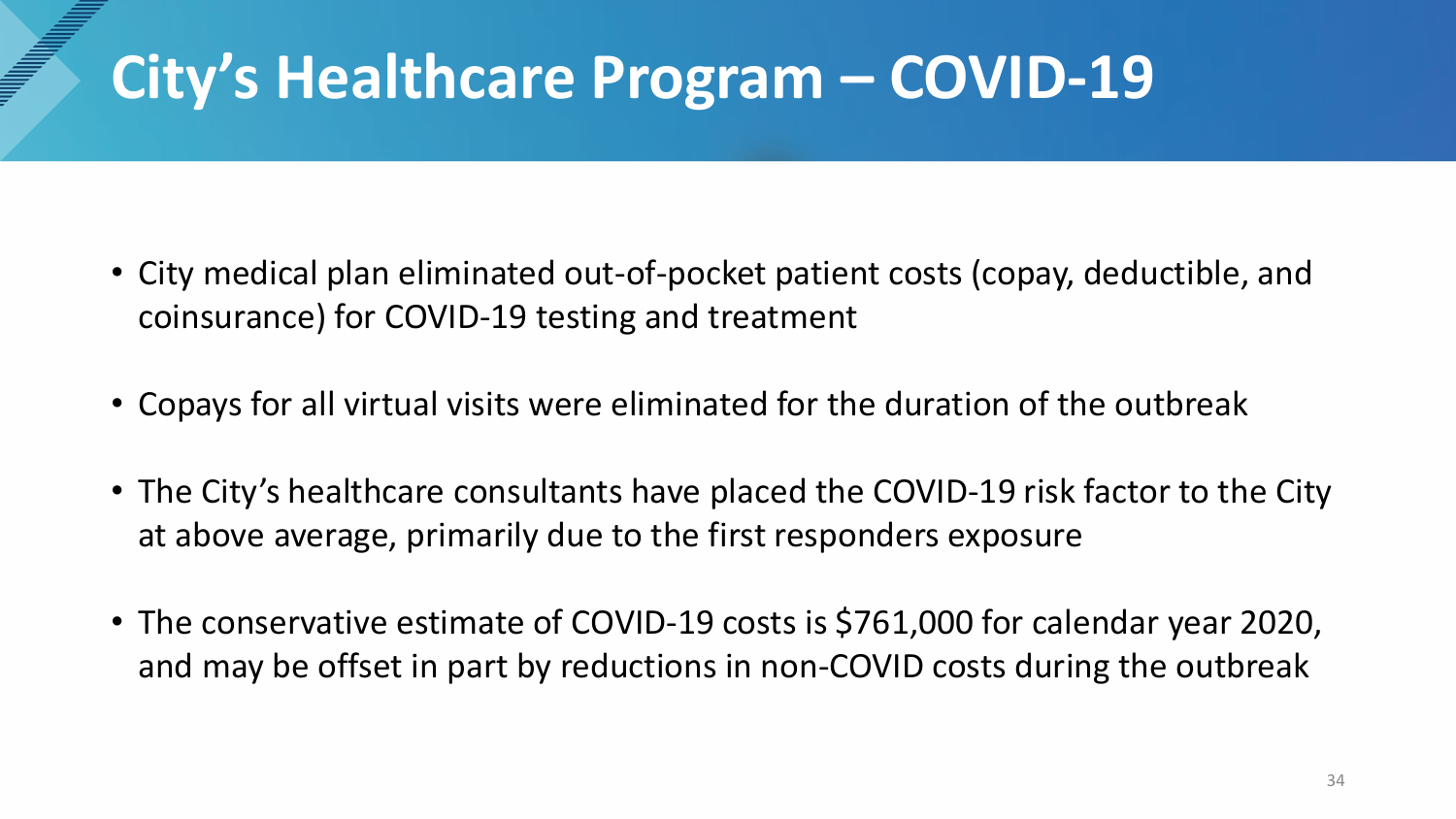

## **One-Tampa Relief Fund**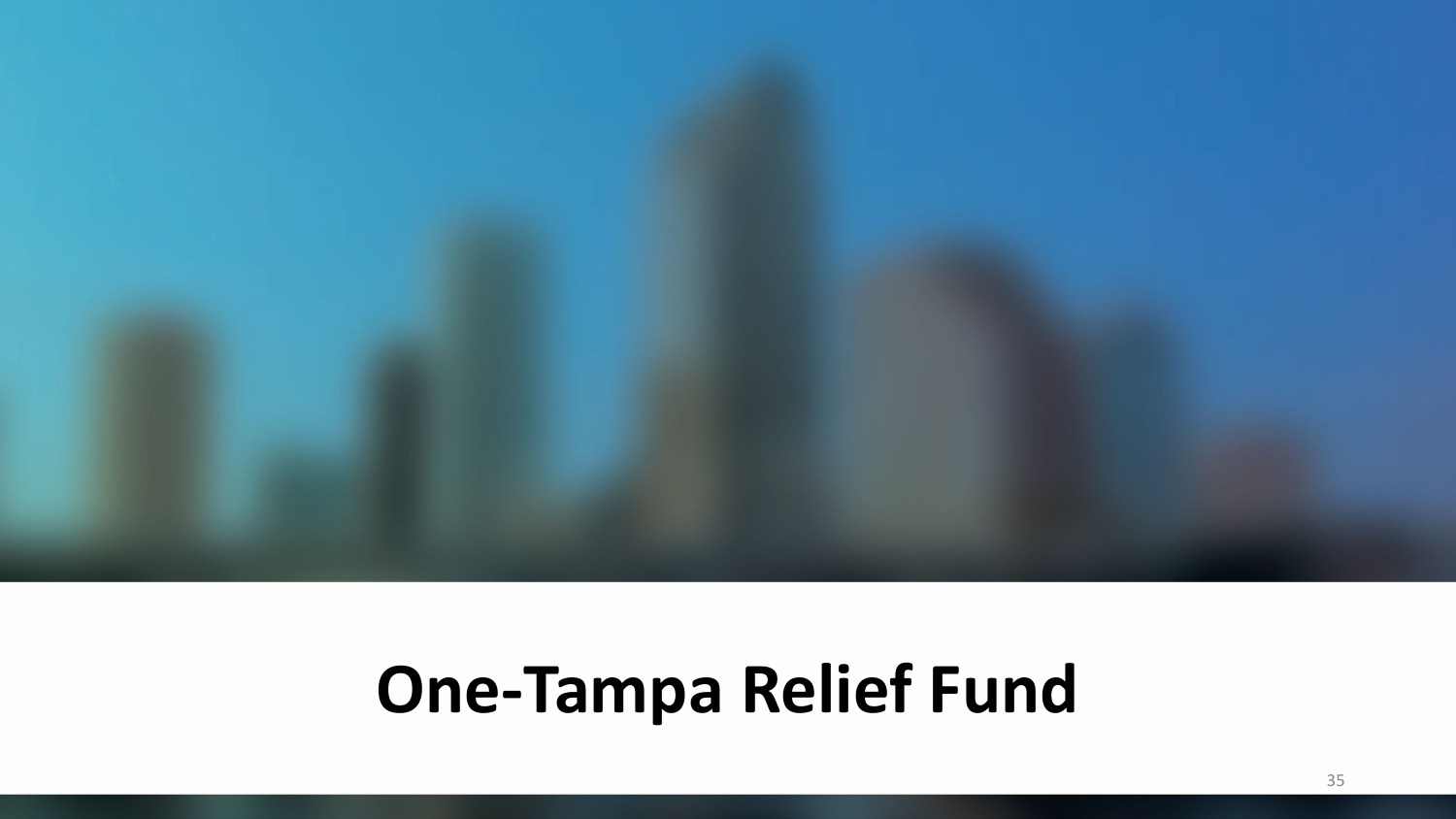### **One-Tampa Relief Fund**

#### **What is the One-Tampa 'Relief Now, Rise Together' program?**

The COVID-19 crisis has resulted in individuals and families struggling to maintain basic needs and businesses struggling to stay afloat. The Program provides:

- Grant relief for the most basic needs
- Assistance for the most vulnerable individuals and small businesses
- A financial bridge until state and federal funds become available
- Direct pay for the cost of rent/mortgage/utility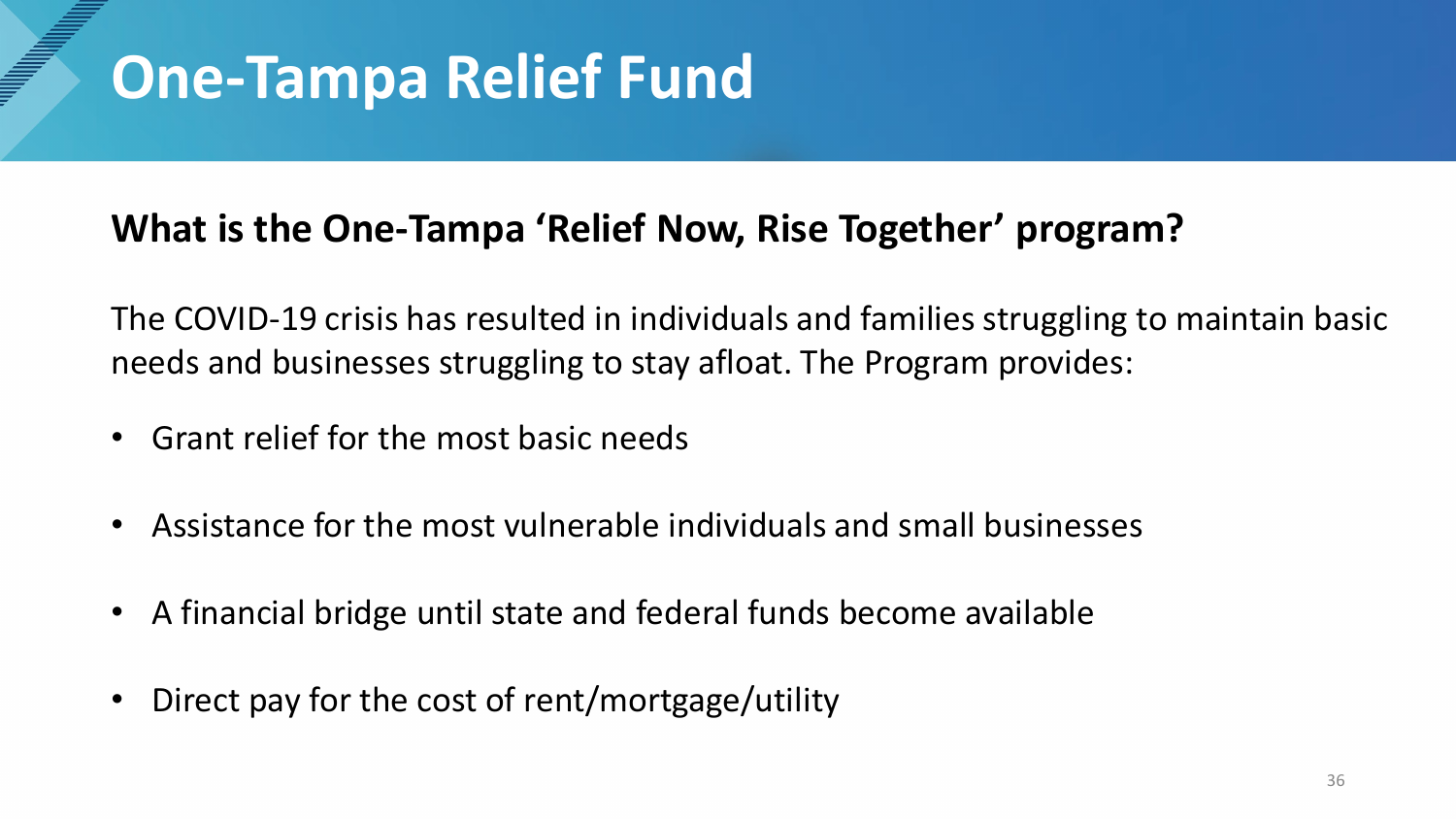## **What Help is Provided?**

- **Individuals/Families** 
	- Up to \$1,000 for rent or mortgage; up to \$250 for utilities
	- Target 2,500 recipients
- **Small Businesses in Specific Industries and Low Income Census Tract or CRA locations**
	- Up to \$4,000 for rent/mortgage; up to \$1,000 for utilities
	- Target 800 recipients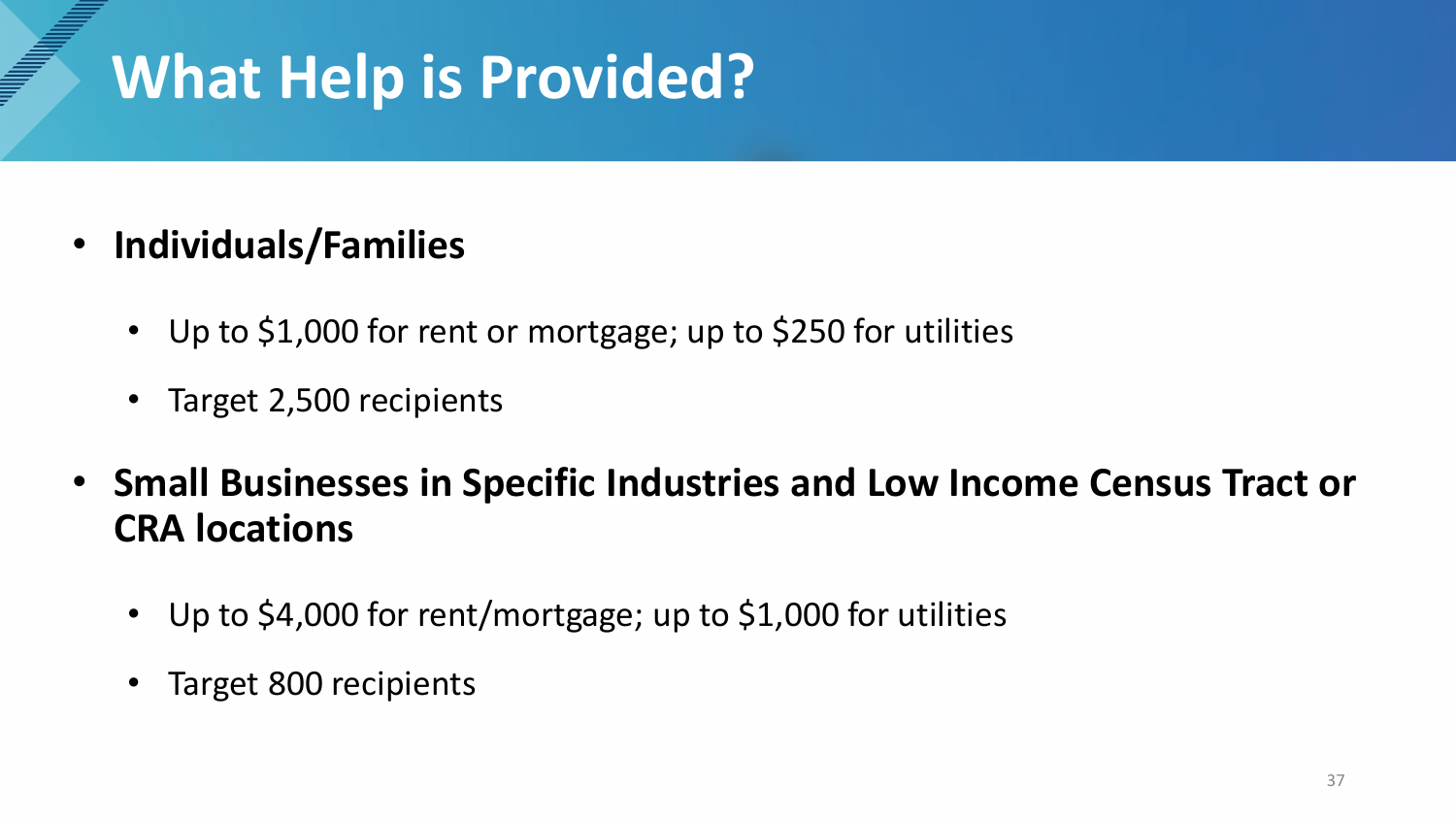## **One-Tampa Individual Program**

- Friday, April 17, 2020 at noon Application process goes live, target 2,500
- Saturday, April 18, 2020 at 4pm Application process closes after receipt of 2,540 applications (approx. 6,500 unique users initiated the process)
- Approximately 45% of applicants not located in City limits
- Approximate breakdown of relief requested:
	- 61% seeking rent + utilities
	- 20% seeking mortgage + utilities
	- 15% seeking only rent
	- 2% seeking only mortgage
	- 2% seeking only utilities

#### **Individual Program Eligibility Criteria**

- Currently reside in the City of Tampa
- Been employed as of Feb 1, 2020
- Have experienced a reduction in hours of work or pay by 25% or more since February 1, 2020
- At the time of application, annual income must not exceed 80% of Area Median Income (AMI)
- Paid 2018 property taxes and have no outstanding code enforcement issues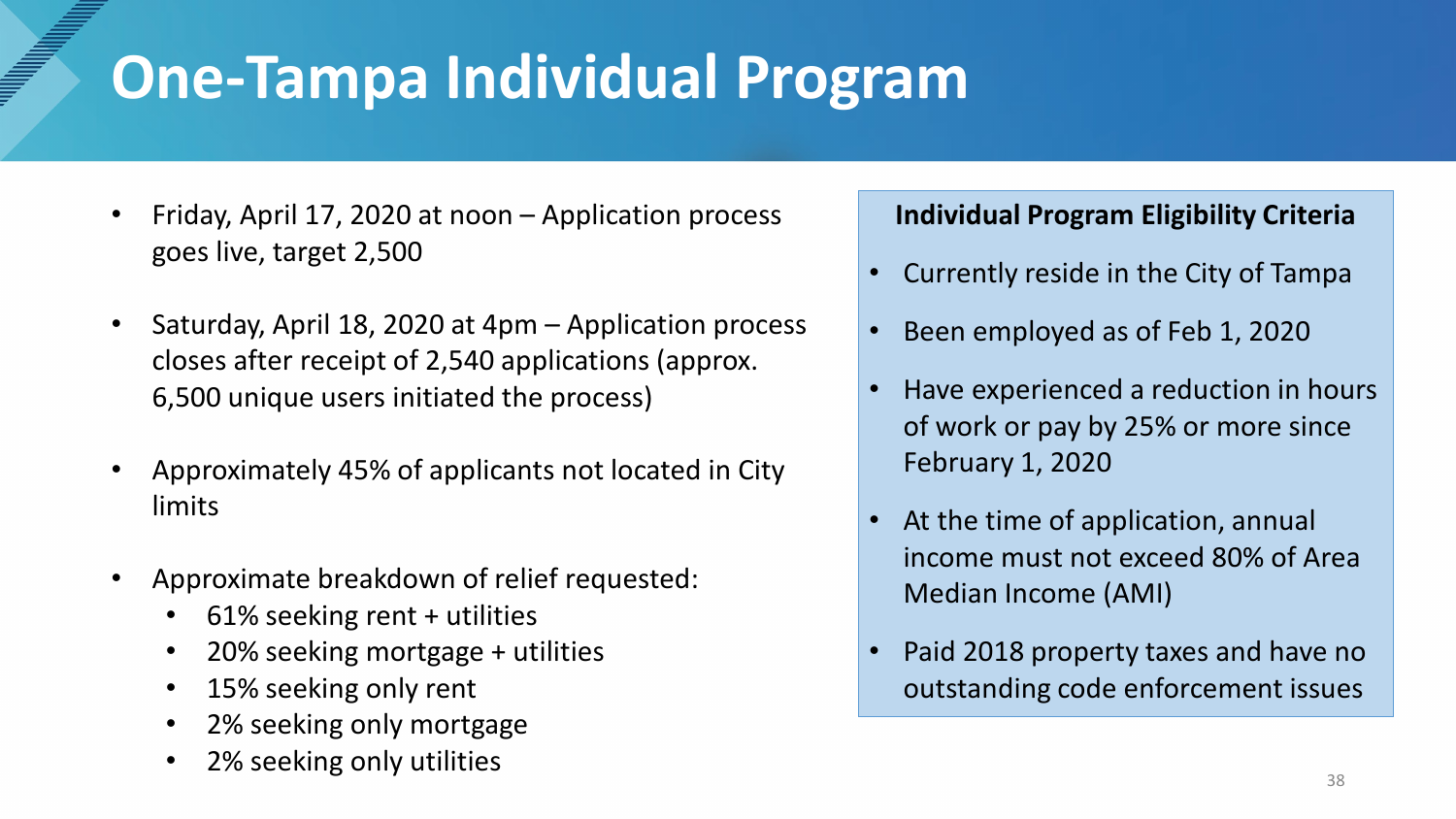# **Individual Relief Processing Update**

#### **Current State (as of May 15, 2020)**

- 1,390 eligible applications
- 665 payments processed (48%)
- 76 ready for payment
- 649 waiting for final approval, pending documentation, etc.
- \$623k paid out
- Average \$900 per recipient

#### **Next steps**

- Complete processing of the 1,390 applications
- Continue application process for 2,000 applicants in original queue (mid-June)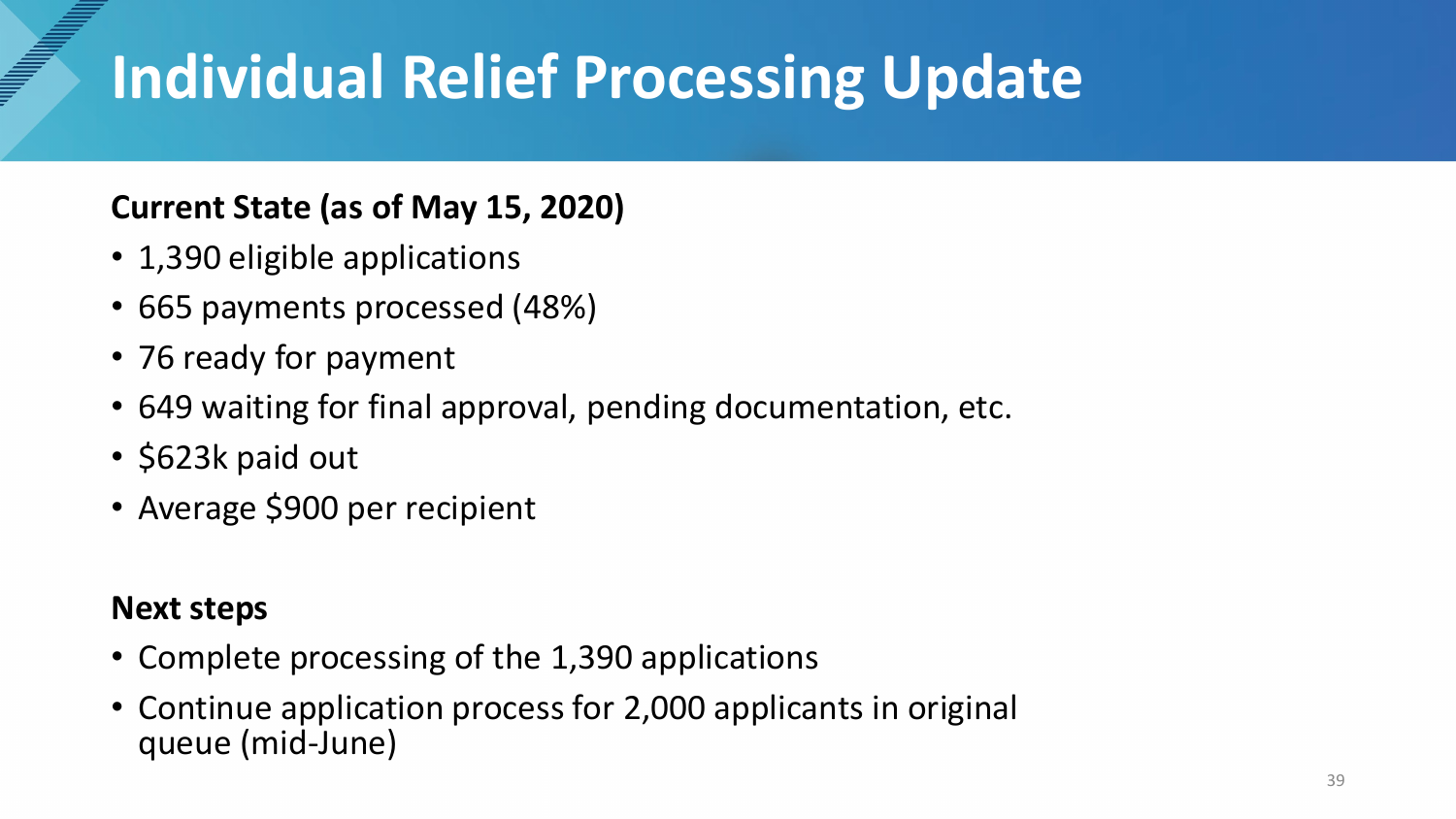- Tuesday April 21, 2020 at noon Pre-app process opens
- Thursday April 22, 2020 at noon Pre-app process closes
- Friday April 24, 2020 at noon Qualified applicants complete full app
- 687 pre-applied
- 204 pre-approved to submit full application
- 138 completed full application

#### **Current State (as of May 15, 2020)**

- 138 completed applications
- Approximately 90 not eligible/did not meet full eligibility criteria/CDBG requirements
- Approximately 50 pending or have been paid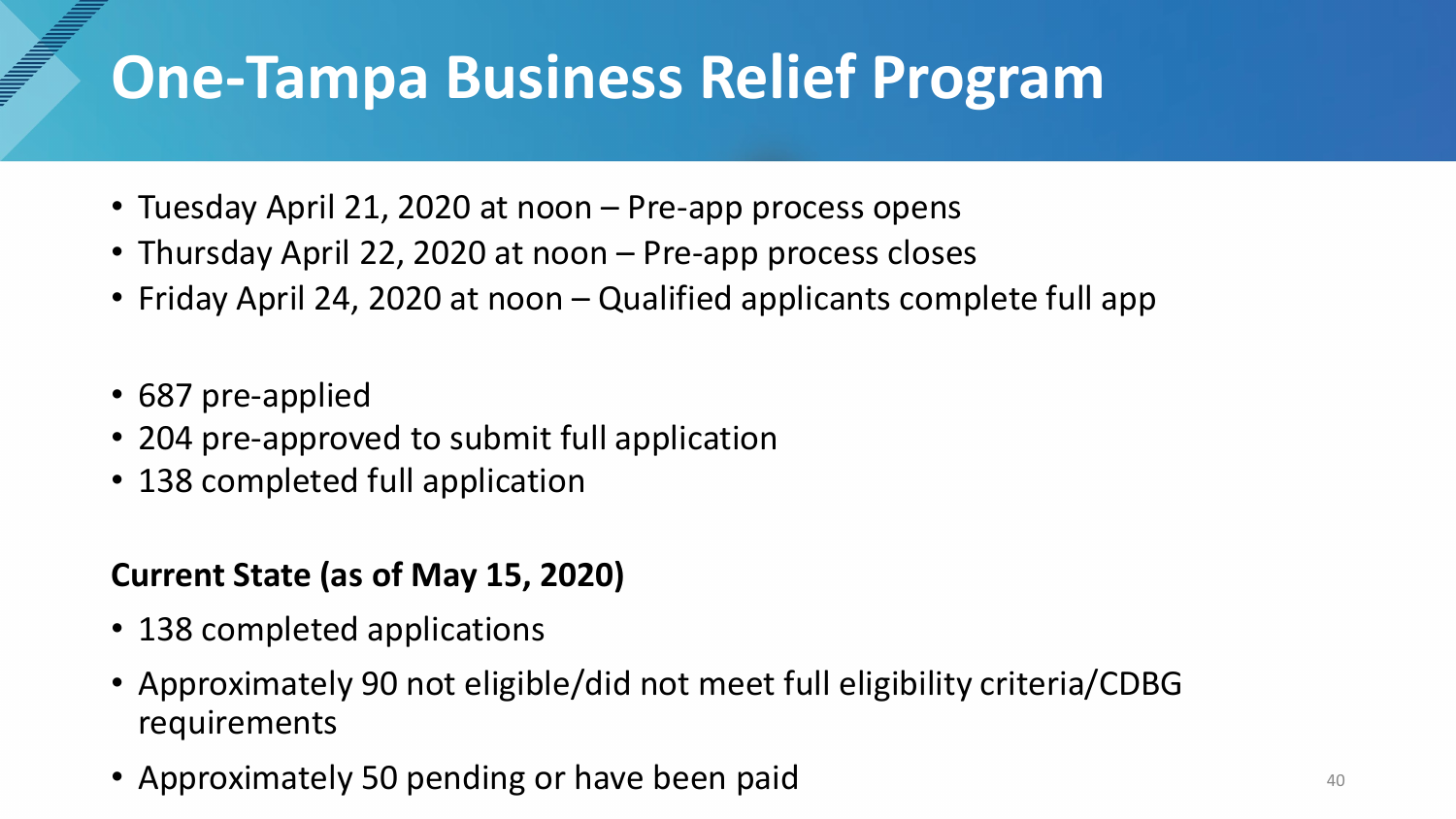#### **Business Relief Next Steps**

- Remain focused on Low Income Census Tract and CRA locations
- Remain focused on rent/mortgage/utilities
- Expand criteria to reach more businesses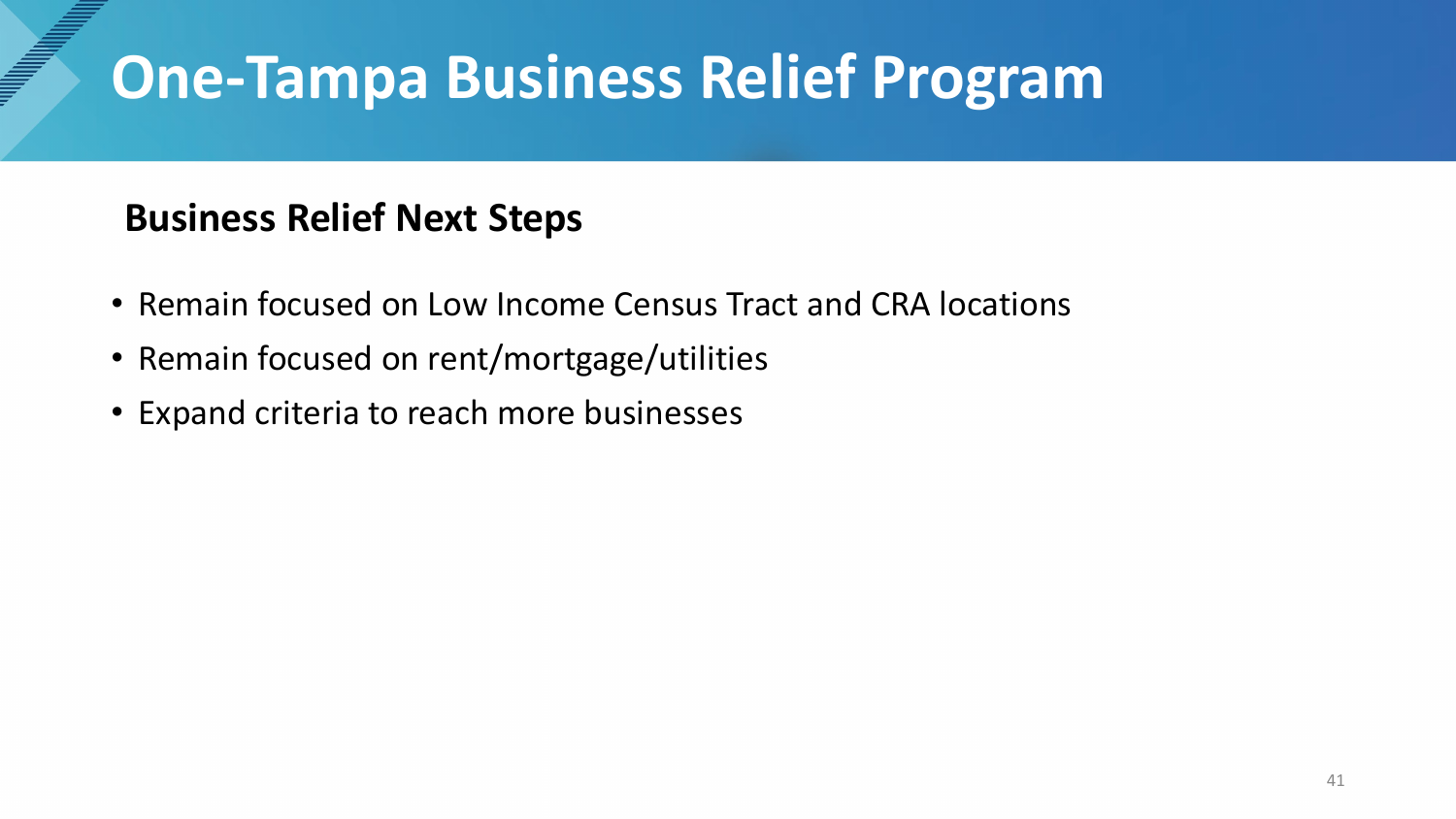#### **Round II**

### **Expanded Eligibility**

- Reduced 'time in business' from 2 years to 1 year
- Eliminated the employee maximum criteria
- Eliminated requirement to document reduced revenue (must still be a 'Critically Impacted Business' or closed by original Order of Governor)
- Increased business revenue cap from \$250,000 to \$350,000
- Maintained Low Income Census Tract or CRA geographical requirement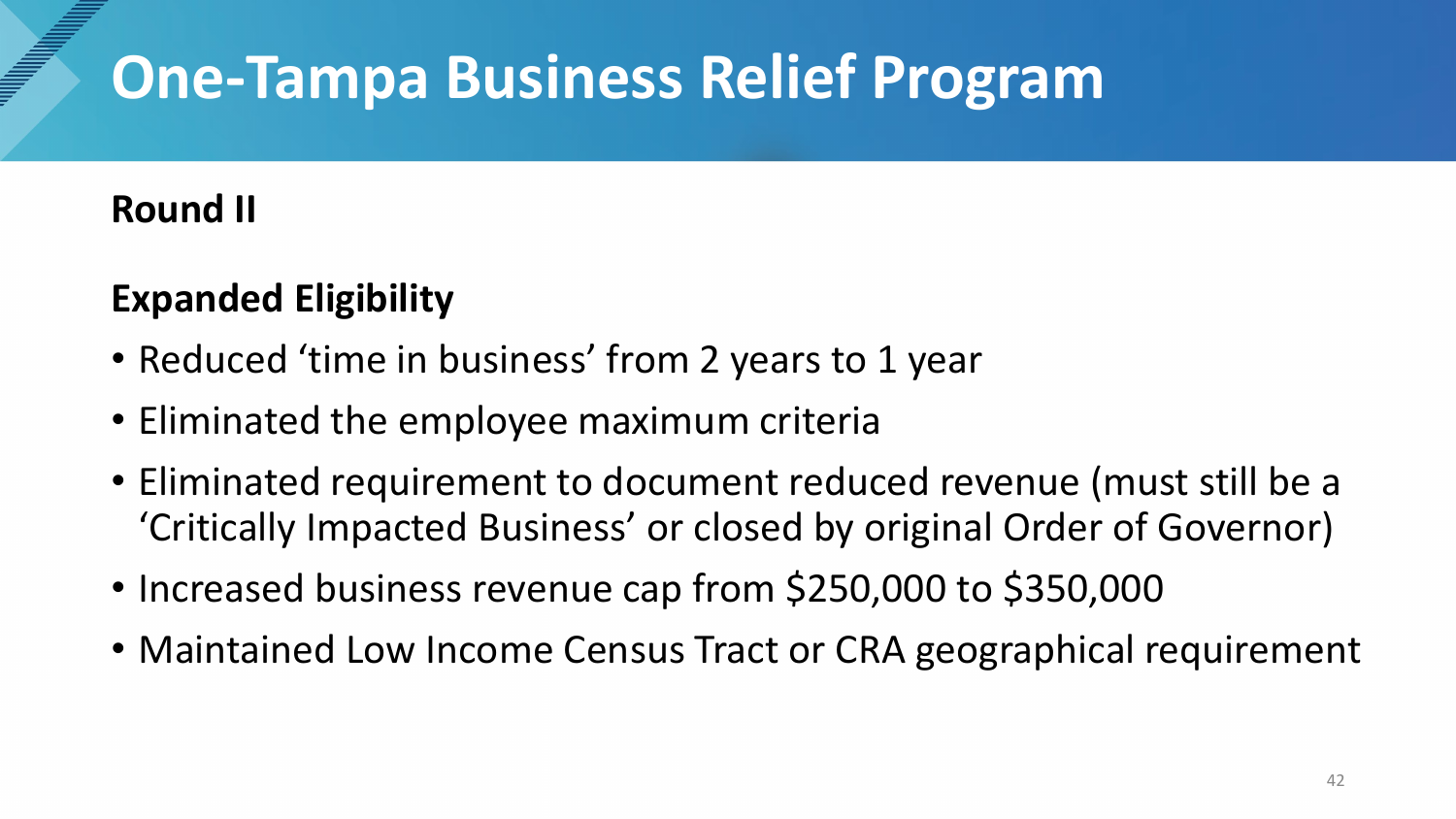#### **Round II**

#### **Expanded Benefits**

- Increased ability for business to maximize grant amount
- Expanded definition of eligible utilities

#### **Implemented a Rolling Application and Review Process**

- Pre-qualification period: Monday June 1, 2020 at noon to Friday June 5, 2020 at noon
- Rolling review and payout process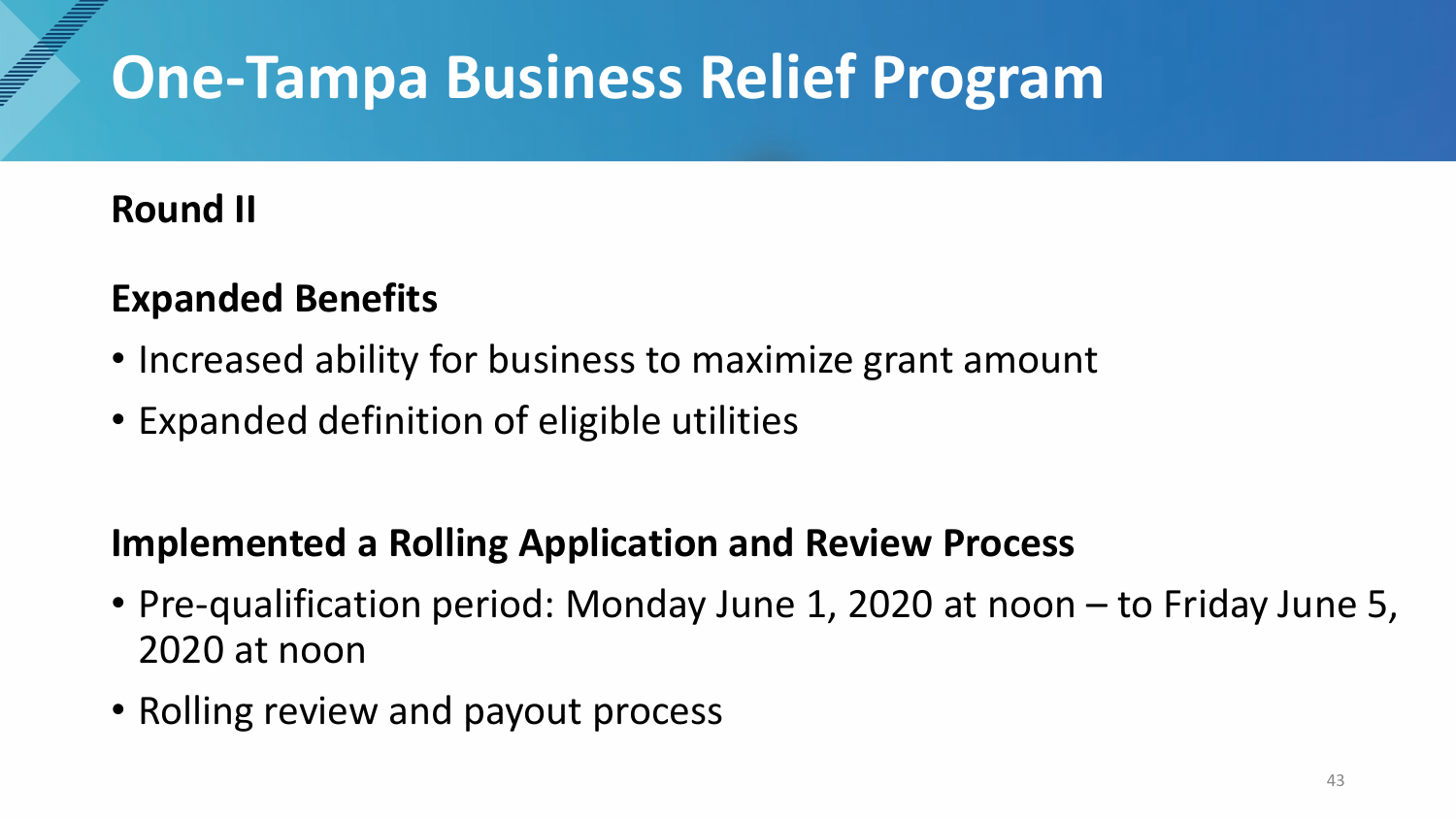|                 | <b>General Revenues</b><br>(Budget) | <b>Donations</b><br>(Received/Pledged) |           | <b>CDBG</b> |           | <b>CRA Total</b><br>(Available Interest) |           |
|-----------------|-------------------------------------|----------------------------------------|-----------|-------------|-----------|------------------------------------------|-----------|
| Individual      |                                     | \$                                     | 1,266,845 | $\varsigma$ | 1,250,000 |                                          |           |
| <b>Business</b> |                                     |                                        |           | \$          | 1,000,000 | \$                                       | 3,006,477 |
| Undesignated    | \$<br>1,650,000                     |                                        |           |             |           |                                          |           |
| Loan            | \$<br>350,000                       |                                        |           |             |           |                                          |           |
| <b>Total</b>    | \$<br>2,000,000                     | \$                                     | 1,266,845 | Ş           | 2,250,000 | \$                                       | 3,006,477 |

**Total One Tampa Funding \$ 8,523,322**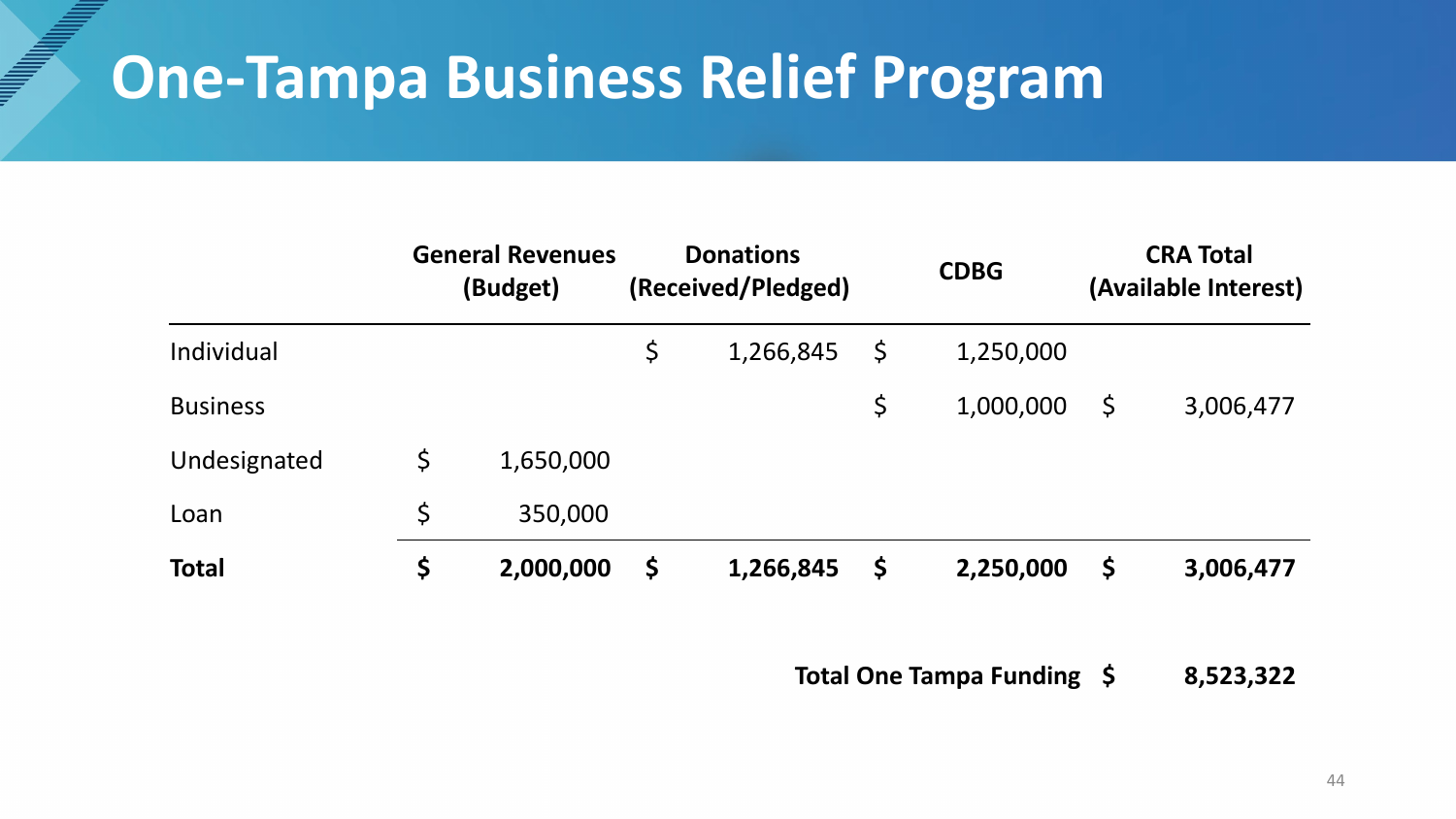# **One-Tampa Relief Fund - Thank You**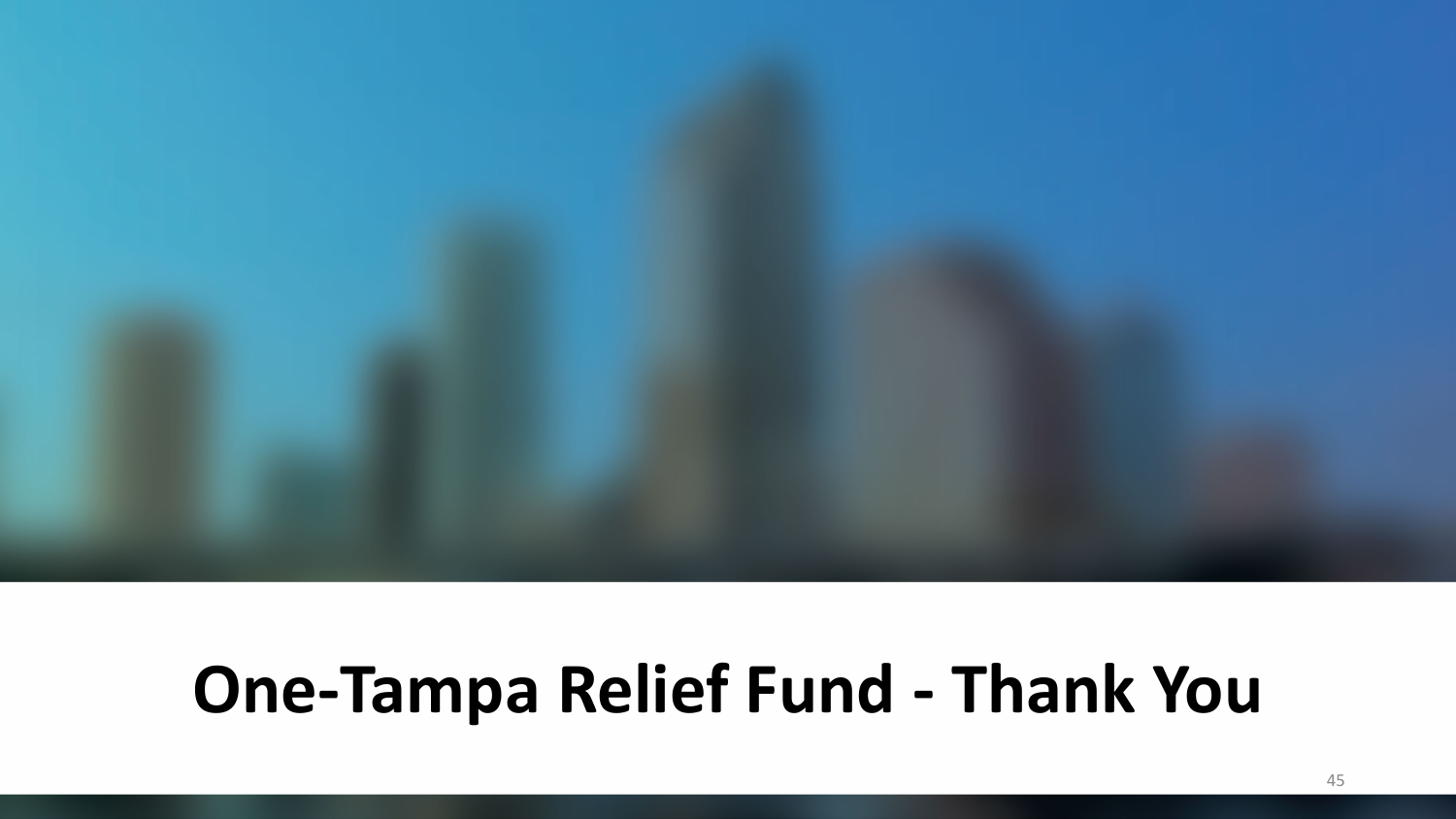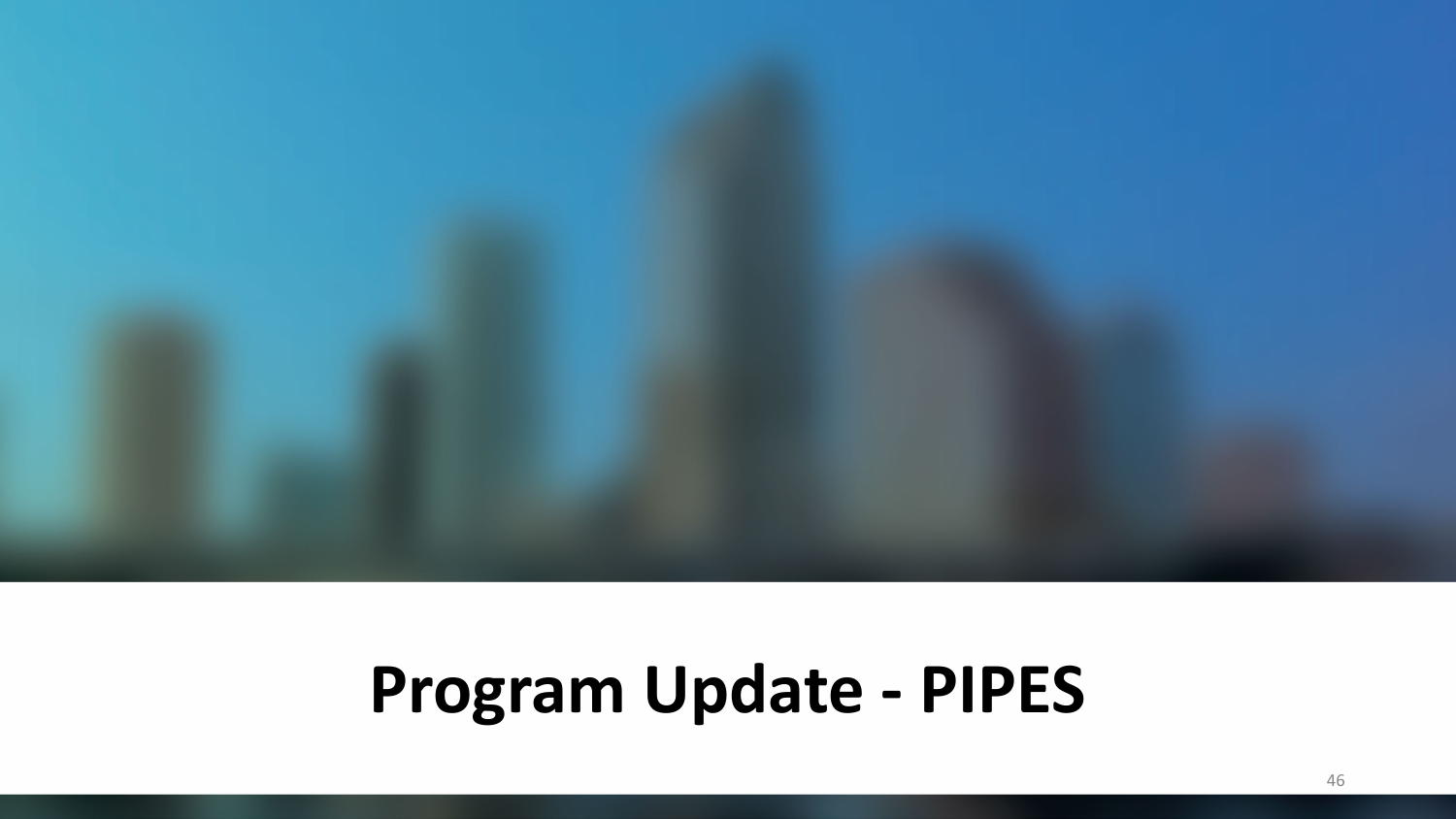| <b>Project</b>                                              | <b>Project Amount</b> | <b>Department</b> | <b>Contractor</b>                   |  |  |  |
|-------------------------------------------------------------|-----------------------|-------------------|-------------------------------------|--|--|--|
| <b>Awarded Under Design/Construction</b>                    |                       |                   |                                     |  |  |  |
| University Pumping Station Automatic Bar<br>Screen *        | \$1,511,534           | Wastewater        | Poole & Kent Company                |  |  |  |
| Louisiana Pumping Station Rehabilitation *                  | \$8,985,561           | Wastewater        | Vogel Bros. Building Co.            |  |  |  |
| <b>FY19 CIP Water Main Improvements Design-</b><br>Build *  | \$25,643,741          | Water             | <b>Westra Construction</b><br>Corp. |  |  |  |
| Harbour Island Force Main Replacement<br>Design-Build *     | \$3,348,483           | Wastewater        | <b>Kimmins Contracting</b><br>Corp. |  |  |  |
| San Carlos Pumping Station Rehabilitation<br>Design-Build * | \$13,213,006          | Wastewater        | <b>Garney Companies, Inc.</b>       |  |  |  |

\*Project initiated prior to PIPES approval on September 5, 2019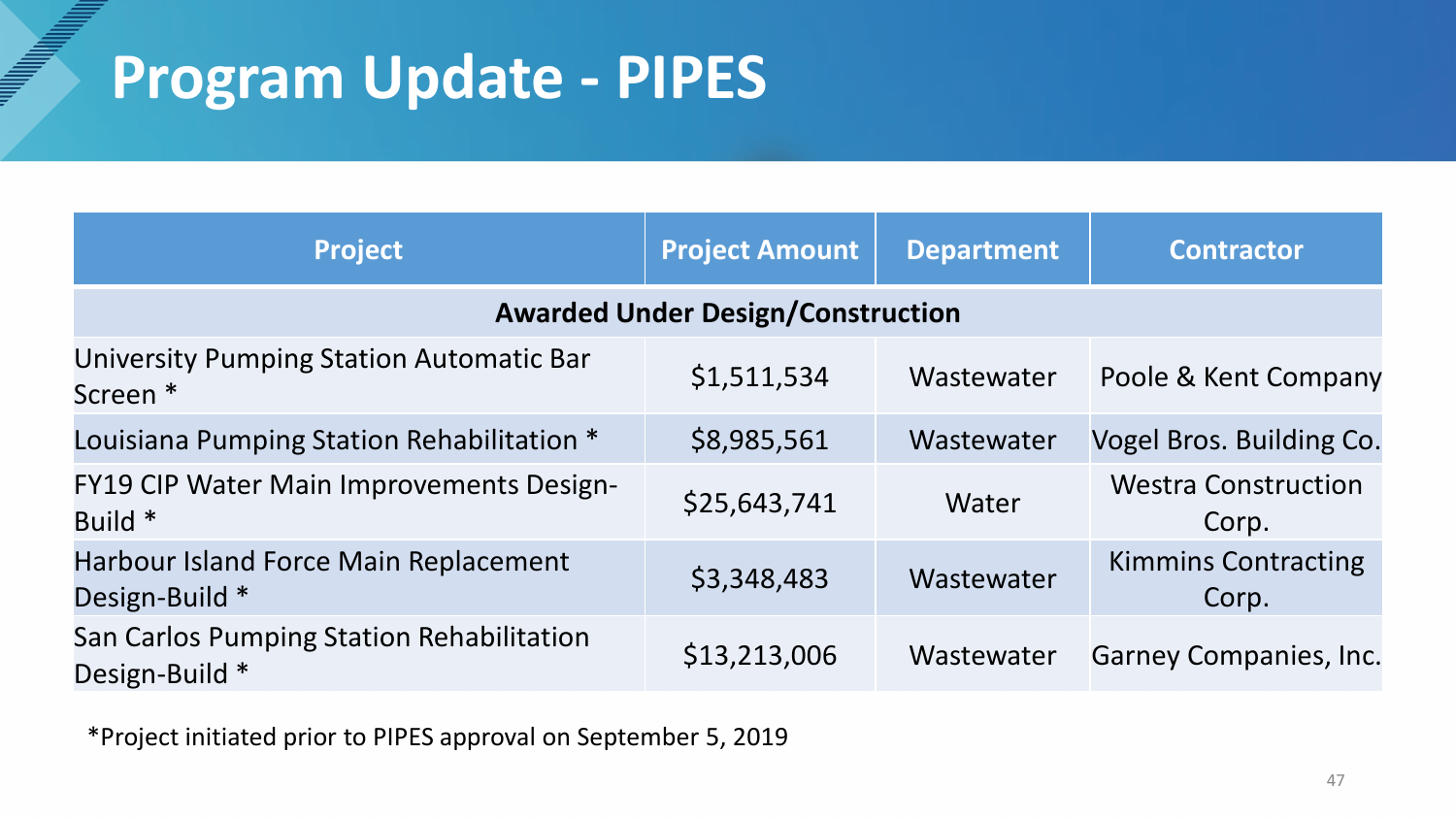| <b>Project</b>                                                                                              | <b>Project Amount</b> | <b>Department</b>                        | <b>Contractor</b>                                                |  |  |  |  |
|-------------------------------------------------------------------------------------------------------------|-----------------------|------------------------------------------|------------------------------------------------------------------|--|--|--|--|
| <b>Awarded On Hold Pending Negotiations</b>                                                                 |                       |                                          |                                                                  |  |  |  |  |
| Howard F. Curren Advanced Wastewater<br>Treatment Plant Master Plan Improvements,<br>Phase 1 - Design-Build | \$254,000,000         | Wastewater                               | Wharton-Smith, Inc.<br>(Reliable Tampa<br>Partners)              |  |  |  |  |
| Comprehensive Infrastructure for Tampa<br>Neighborhoods Design-Build                                        | \$200,000,000         | Water,<br>Wastewater,<br><b>Mobility</b> | Kiewit Infrastructure<br>South Co.                               |  |  |  |  |
| David L. Tippin Water Treatment Facility<br><b>Master Plan Design-Build</b>                                 | \$300,000,000         | Water                                    | <b>Tippin Water Team</b><br>(Garney, Wharton-<br>Smith, Carollo) |  |  |  |  |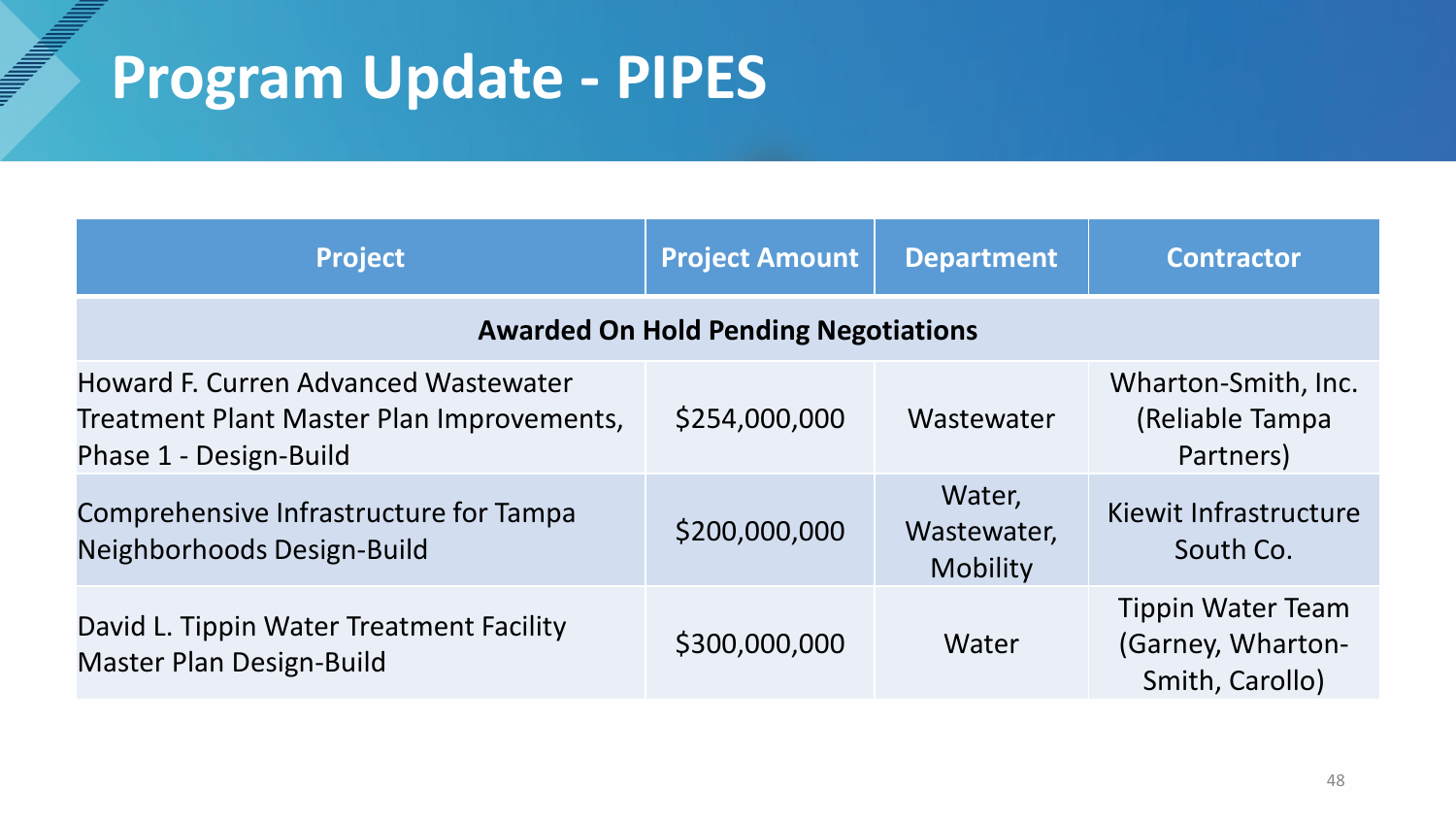| <b>Project</b>                                                           | <b>Project Amount</b> | <b>Department</b> | <b>Contractor</b> |  |  |  |  |
|--------------------------------------------------------------------------|-----------------------|-------------------|-------------------|--|--|--|--|
| <b>On Hold Pending COVID-19</b>                                          |                       |                   |                   |  |  |  |  |
| <b>Sulphur Springs Pumping Station Rehabilitation</b><br>Design-Build ** | \$16,800,000          | Wastewater        | No Firm Selected  |  |  |  |  |
| <b>Bayshore Pumping Station Rehabilitation</b><br>Design-Build **        | \$3,500,000           | Wastewater        | No Firm Selected  |  |  |  |  |
| <b>Wastewater Pumping Station Rehabilitations</b><br>Design-Build **     | \$19,000,000          | Wastewater        | No Firm Selected  |  |  |  |  |
| <b>Overall PIPES Projects Amount to Date</b>                             | \$846,002,325         |                   |                   |  |  |  |  |

\*\*Three (3) projects await selection from proposals submitted and have an estimated value of \$39 million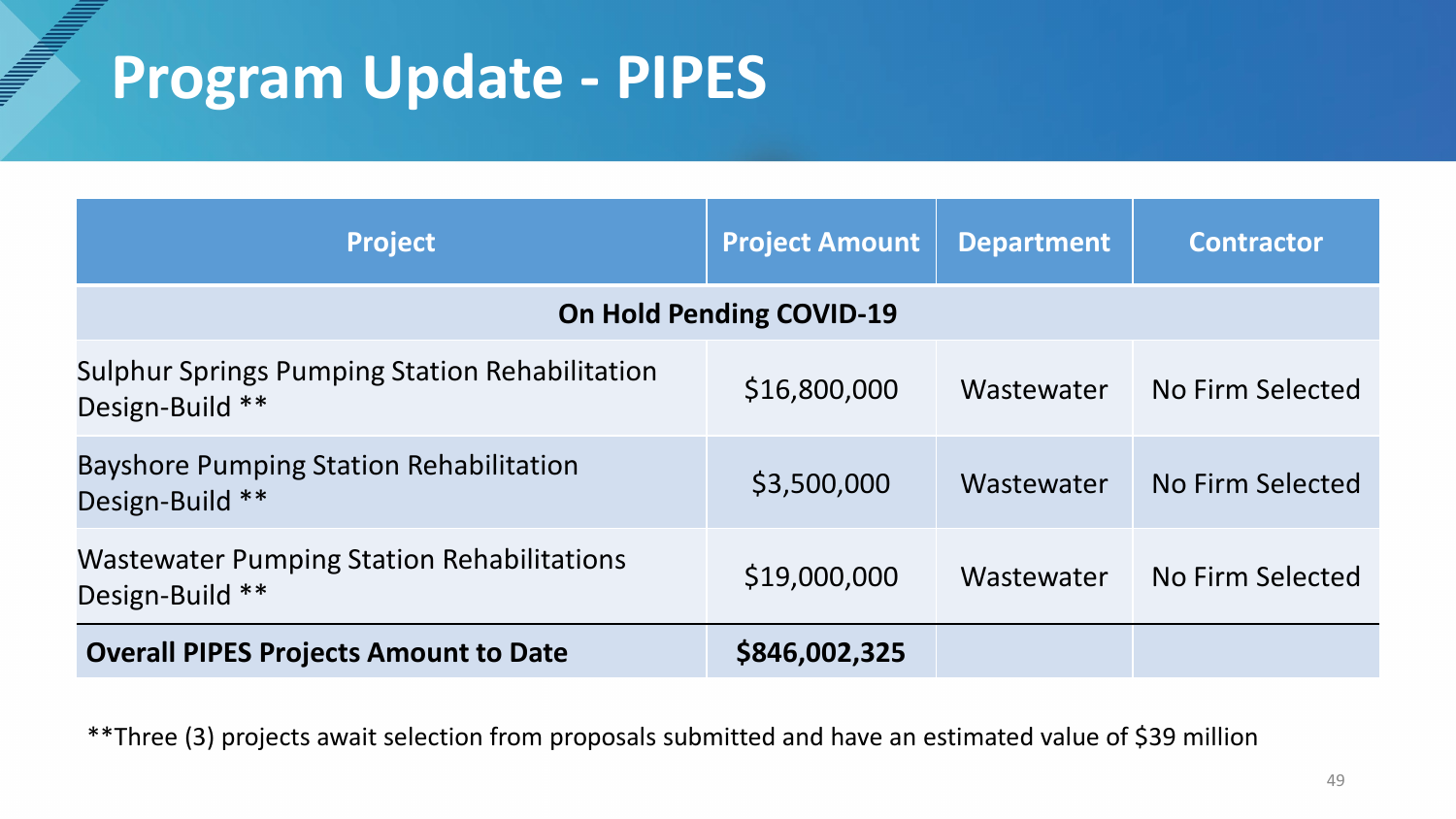### **FY2021 Budget Calendar**

- 2nd Workshop *May 28, 2020*
- 3rd Workshop *June 18, 2020*
- Mayor's Budget Presentation *August 6, 2020*
- 4th Workshop *August 20, 2020*
- 1st Public Hearing on Budget *(Preliminary) – September 3, 2020*
- 2nd Public Hearing on Budget *(Final Adoption) – September 16, 2020*